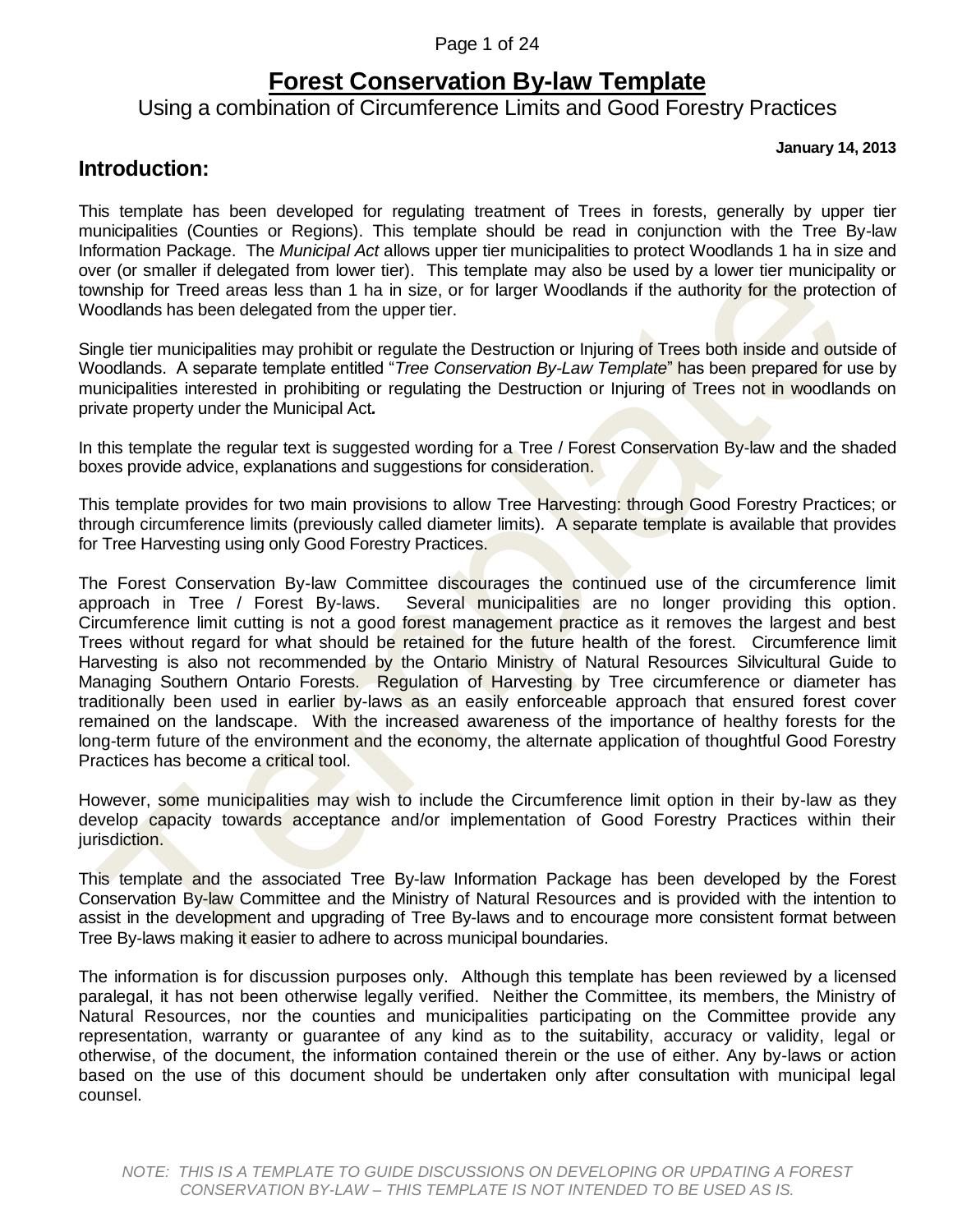|     | <b>TABLE OF CONTENTS</b>                   | Page                                           |  |
|-----|--------------------------------------------|------------------------------------------------|--|
| 1.  | <b>Definitions</b>                         |                                                |  |
| 2.  | <b>Application</b>                         |                                                |  |
| 3.  | <b>Exemptions</b>                          |                                                |  |
| 4.  | <b>General Prohibition</b>                 |                                                |  |
| 5.  | <b>Good Forestry Practices Permit</b>      |                                                |  |
| 6.  | <b>Circumference Limit Permit</b>          |                                                |  |
| 7.  | <b>Granting of an Exemption by Council</b> |                                                |  |
| 8.  | <b>Appeal</b>                              |                                                |  |
| 9.  | <b>Order to Discontinue Activity</b>       |                                                |  |
| 10. | <b>Work Order</b>                          |                                                |  |
| 11. | <b>Service of an Order</b>                 |                                                |  |
| 12. | <b>Remedial Action</b>                     |                                                |  |
| 13. | <b>Enforcement</b>                         |                                                |  |
| 14. | <b>Penalty</b>                             |                                                |  |
| 15. | <b>Administration</b>                      | <u>4 8 8 11 13 15 16 17 19 19 20 21 21 22 </u> |  |
|     | <b>Schedule</b>                            |                                                |  |
| A   | <b>Circumference Limits</b>                |                                                |  |

#### **ACKNOWLEDGEMENTS**

The following are members of the Forest Conservation By-law Committee and have made substantial contributions to this document:

| Caroline Mach         | County of Dufferin                                                   |  |  |  |
|-----------------------|----------------------------------------------------------------------|--|--|--|
| <b>Steve Scheers</b>  | <b>Norfolk County</b>                                                |  |  |  |
| lan Buchanan          | <b>Regional Municipality of York</b>                                 |  |  |  |
| Ken Goldsmith         | <b>County of Bruce</b>                                               |  |  |  |
| Albert Hovingh        | <b>Region of Waterloo</b>                                            |  |  |  |
| James Rogers          | County of Northumberland/ Regional Municipality of Durham/ County of |  |  |  |
|                       | <b>Haliburton</b>                                                    |  |  |  |
| Graeme Davis          | <b>County of Simcoe</b>                                              |  |  |  |
| Ron Reinholt          | Regional Municipality of Halton                                      |  |  |  |
| <b>Wade Knight</b>    | <b>Ontario Woodlot Association</b>                                   |  |  |  |
| <b>Tony Jennings</b>  | <b>Ontario Professional Foresters Association</b>                    |  |  |  |
| <b>Todd Leuty</b>     | Ontario Ministry of Agriculture, Food and Rural Affairs              |  |  |  |
| Doris Krahn           | <b>Ontario Ministry of Natural Resources (OMNR)</b>                  |  |  |  |
| <b>Kevin Reese</b>    | <b>OMNR Midhurst District</b>                                        |  |  |  |
| <b>Terry Schwan</b>   | <b>OMNR Guelph District</b>                                          |  |  |  |
| <b>Bohdan Kowalyk</b> | <b>OMNR Aurora District</b>                                          |  |  |  |
| <b>Steve Williams</b> | <b>OMNR Aylmer District</b>                                          |  |  |  |
| Linda Touzin          | <b>OMNR Kemptville District</b>                                      |  |  |  |

Also special thanks to Paul Dray of Paul Dray Legal Services for his review of this document.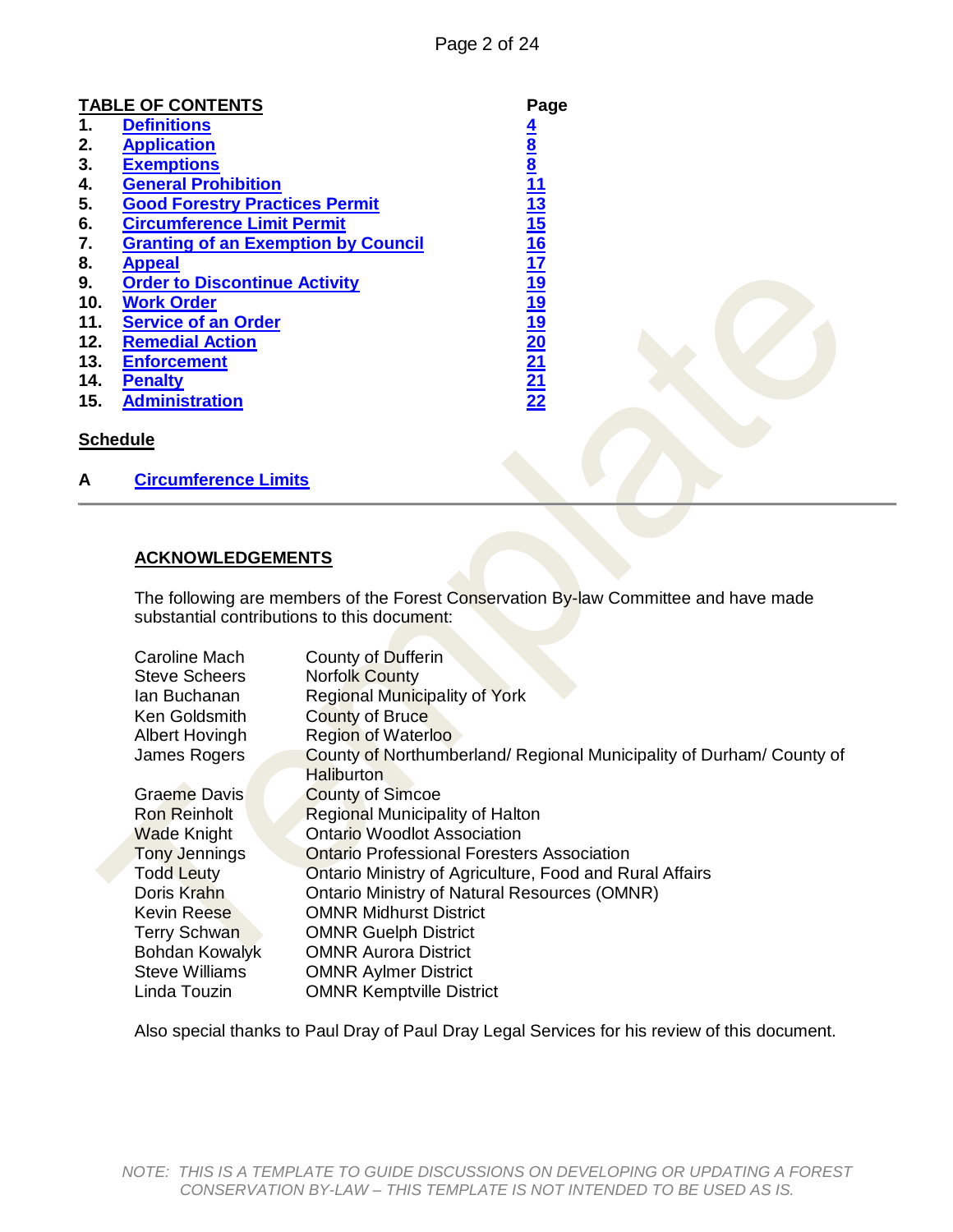#### Page 3 of 24

#### FOREST CONSERVATION BY-LAW NO. [

### To prohibit or regulate the Harvesting of Trees in Woodlands in the [Name of County/Municipality]

WHEREAS s.135(2) of the *Municipal Act*, 2001, S.O. 2001, c. 25, as amended, hereinafter referred to as the Act permits the enactment of a By-law by the Council of [Name of County/Municipality] to prohibit or regulate the Harvesting, Destruction or Injuring of Trees in Woodlands;

The power to "*prohibit* or *regulate"* means that a county/municipality has the ability to promote Good Forestry Practices and prohibit activities known to be detrimental to Woodlands. The *Municipal Act* requires by-laws to have regard to Good Forestry Practices as defined in the *Forestry Act*.

Note that the *Municipal Act* uses the terms "*destruction or injuring*", however, some counties/municipalities prefer to add the term "H*arvesting*" to their by-law, as Simcoe County has done. This may depend on the legal advice that you receive. Using the term destruction or injuring has caused some communities concern. This template uses the term Harvest but includes Injure and Destroy within the definition.

AND WHEREAS s.135(7) of the Act provides that the By-law may require that a Permit be obtained to Harvest,

Destroy or Injure Trees and impose conditions on a Permit, including conditions relating to the manner in which

Harvesting, Destruction or Injuring occurs and the qualification of persons authorized to Harvest Trees;

#### AND WHEREAS Council has determined that it is desirable to enact such a By-law for the purpose(s) of:

This section is optional but provides the Council an opportunity to state its purpose and intent of the by-law which may help to increase the public's understanding and support for the by-law. The following are examples which may be included. Be thoughtful as you want to ensure that the by-law is within the jurisdiction of Council and consistent with proper municipal purposes.

- achieve the objectives of the Official Plan by sustaining a healthy natural environment;
- conserve and improve the Woodlands through Good Forestry Practices;
- promote Good Forestry Practices that sustain healthy Woodlands;
- ensure a sustainable local wood supply to sustain the local forest economy (especially as the bioeconomy grows);
- regulate and control the removal, maintenance and protection of Trees;
- protect, promote and enhance the value of Woodlands (e.g. economic, aesthetic other.) ;
- contribute to human health and quality of life through the maintenance of Woodlands cover;
- protect wildlife habitat and the ecosystem services necessary to maintain our community's quality of life;
- enhance biodiversity and forest resilence to help our community adapt to climate change

Now, therefore, the Council of [County/Municipality] HEREBY ENACTS as follows: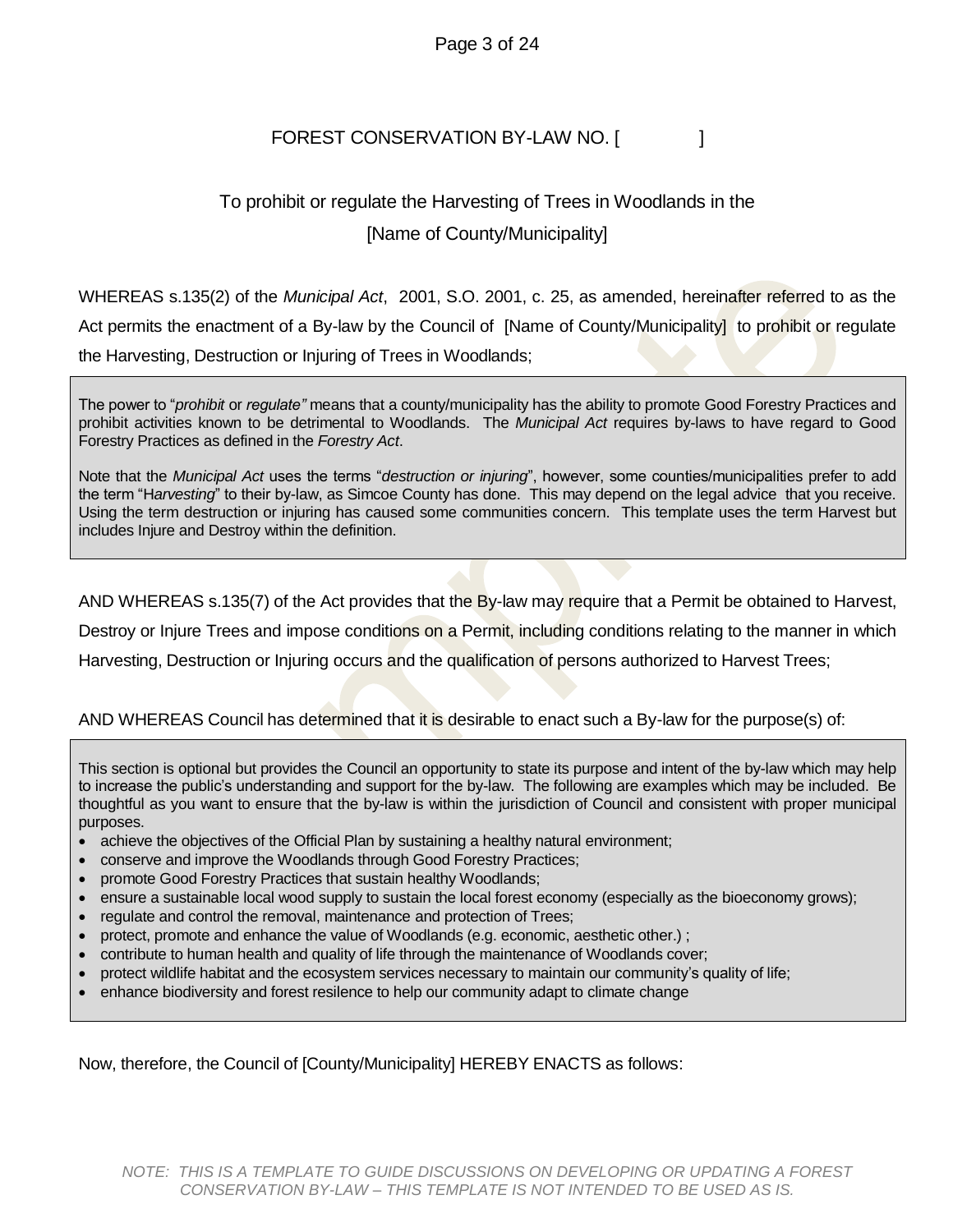# <span id="page-3-0"></span>**1. DEFINITIONS**

Where definitions appear in the *Municipal Act*, they do not need to be repeated in the by-law. However, they should be included for clarity. Terms from other legislation such as "*Good Forestry Practices*" from the *Forestry Act* should also be defined in the by-law.

The by-law must define the terms that will be used in the by-law, its forms and its schedules. This section should be carefully drafted to ensure that the by-law can be enforced. Use plain language whenever possible.

Technical terms that are defined should be capitalized throughout the by-law.

All measurements within the by-law should be in metric. A separate sheet of conversions could be prepared for information purposes. Be aware that conversions have been challenged.

In this By-law:

(a) "Basal area" means the cross-sectional area of Tree stems taken at a Point of Measurement 1.37 metres from the ground. In Woodlands, this refers to Trees that measure at least 10 cm DBH and is expressed on a per hectare basis.

Basal Area definition could be further expanded to read "1.37 metres from the highest point on the Tree where the ground meets the trunk."

- (b) "Building Permit" means a Building Permit issued under the *Building Code Act,* 1992, S.O. 1992, c. 23, as amended.
- (c) "Circumference" means the measurement of the perimeter or outer boundary of a stem or trunk of a Tree with such measurement including the bark of the stem or trunk.
- (d) "Clerk" means the Clerk of the (Name of County/Municipality) or his/her designate.
- (e) "Council" means the Council of [Name of County/Municipality].
- (f) "Destroy" means any action which causes or results in the irreversible injury or death of a Tree.

*"Destroy"* and *"Injure"* are terms used in the *Municipal Act.* 

*"Destroy and Injure"* has been defined in some by-laws, however defining these terms may limit enforcability of parts of the by-law. It is possible that other actions may Destroy or Injure Trees that do not fall within the definition and as a result it is possible for an enforcement proceeding to fail. It is recommended not to define these terms and instead leave the definition to the discretion of the By-law Enforcement Officer. If a county/municpality wishes to use other terms, refer back to the original terms of Destroy and Injure.

In this template Harvest has been defined to include "Destroy" or "Injure".

(g) "Diameter" means the width measured outside the bark at a specified point of a Tree stem or trunk.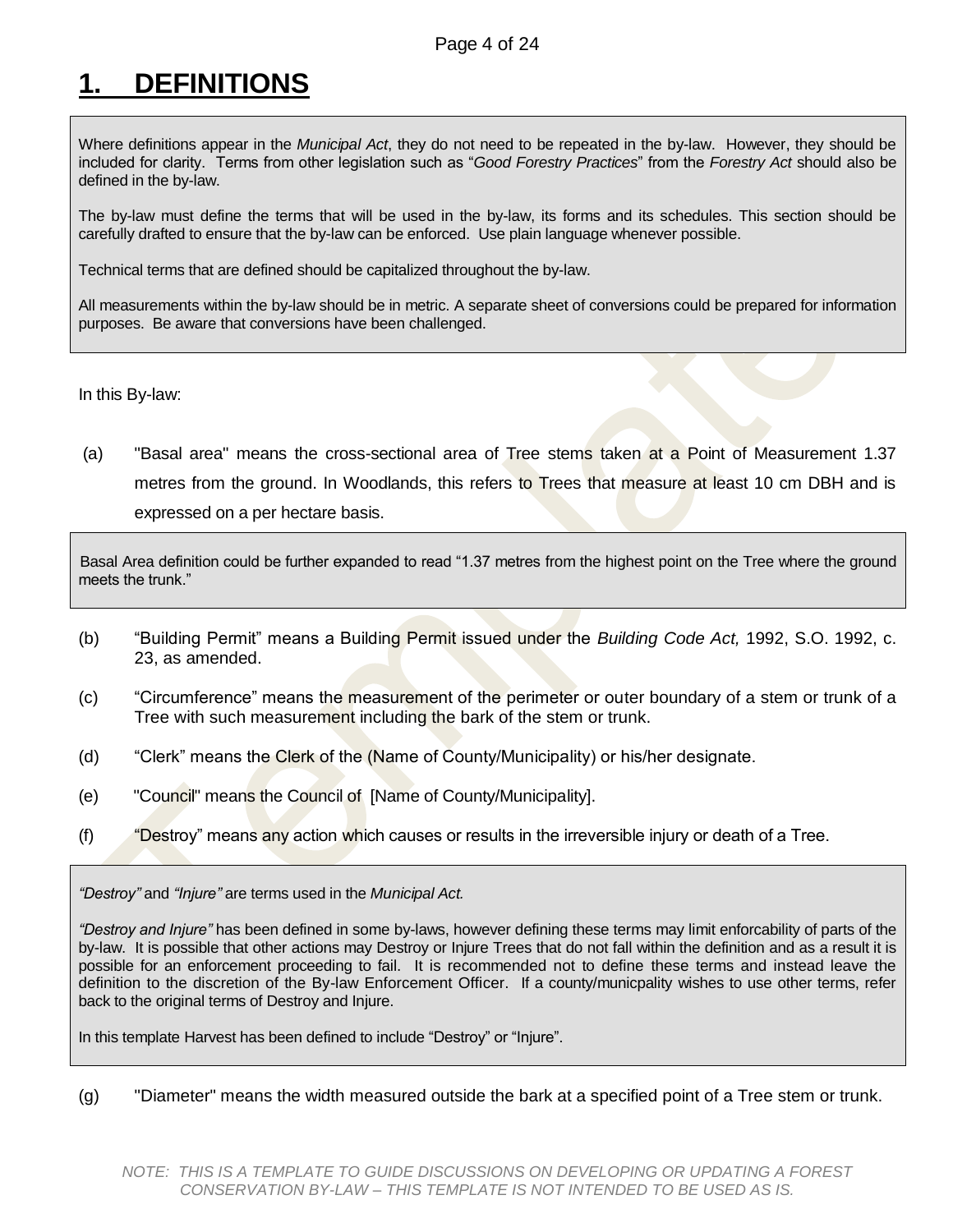#### Page 5 of 24

(h) "Good Forestry Practices" means the proper implementation of Harvest, renewal and maintenance activities known to be appropriate for the forest and environmental conditions under which they are being applied and that minimize detriments to forest values including significant ecosystems, important fish and wildlife habitat, soil and water quality and quantity, forest productivity and health and the aesthetics and recreational opportunities of the landscape;

This definition is from the *Forestry Act.* The *Municipal Act* refers to Good Forestry Practices as defined in the *Forestry Act.* Always use the plural term Good Forestry Practices, to be consistent with the *Forestry Act.*

Understanding the term 'Good Forestry Practices' has been somewhat challenging in the past. However, several documents now exist to provide guidance, such as the applicable Provincial Guidelines:

*A Silvicultural Guide to Managing Southern Ontario Forests, Silvicultural Guide for the Tolerant Hardwood Forest in Ontario, Ontario Tree Marking Guide and A Silvicultural Guide for the Great Lakes – St. Lawrence Conifer Forest in Ontario*

And Bulletins # 1 and #10, from the Ontario Professional Foresters Association.

#### (i) "Harvest" means the Injury or Destruction of a Tree through cutting or other mechanized means;

"Destroy" and "Injure" are the terms used in the *Municipal Act.* 

However, these terms are often considered an inaccurate representation of the activity and sometimes even considered offensive. The use of the term 'Harvesting' is often more acceptable to the community developing the by-law. If the county/municipality wishes to return to the terms 'Destroy or Injure' due to legal advice, many of the references to Harvesting within this template may need to be replaced. Application forms could continue to use the term "Harvesting".

It is recommended that the terms be included in the by-law as part of the definition to Harvest.

- (j) "Injure" means any action that causes physical, biological or chemical damage to a Tree and does not include pruning or removing branches for maintenance purposes.
- (k) "Normal Farm Practice" means a practice that is recognized by the Normal Farm Practices Board which is conducted in a manner consistent with proper and acceptable customs and standards, as established and followed by similar agricultural operations under similar cirumstances, or makes use of innovative technology in a manner consistent with proper advanced farm management practices.

Normal Fram Practices are recognized by the Normal Farm Practices Board under the authority of the Farming and Food Production Protection Act (FFPPA). For more information please refer to [www.omafra.gov.on.ca/english/engineer/nfppb/nfppb.htm](http://www.omafra.gov.on.ca/english/engineer/nfppb/nfppb.htm)

**In specific cases where the Normal Farm Practices Protection Board rules that a particular agricultural practice is a "Normal Farm Practice", this practice is exempt from the Tree / Forest Conservation By-law for that property and practice.**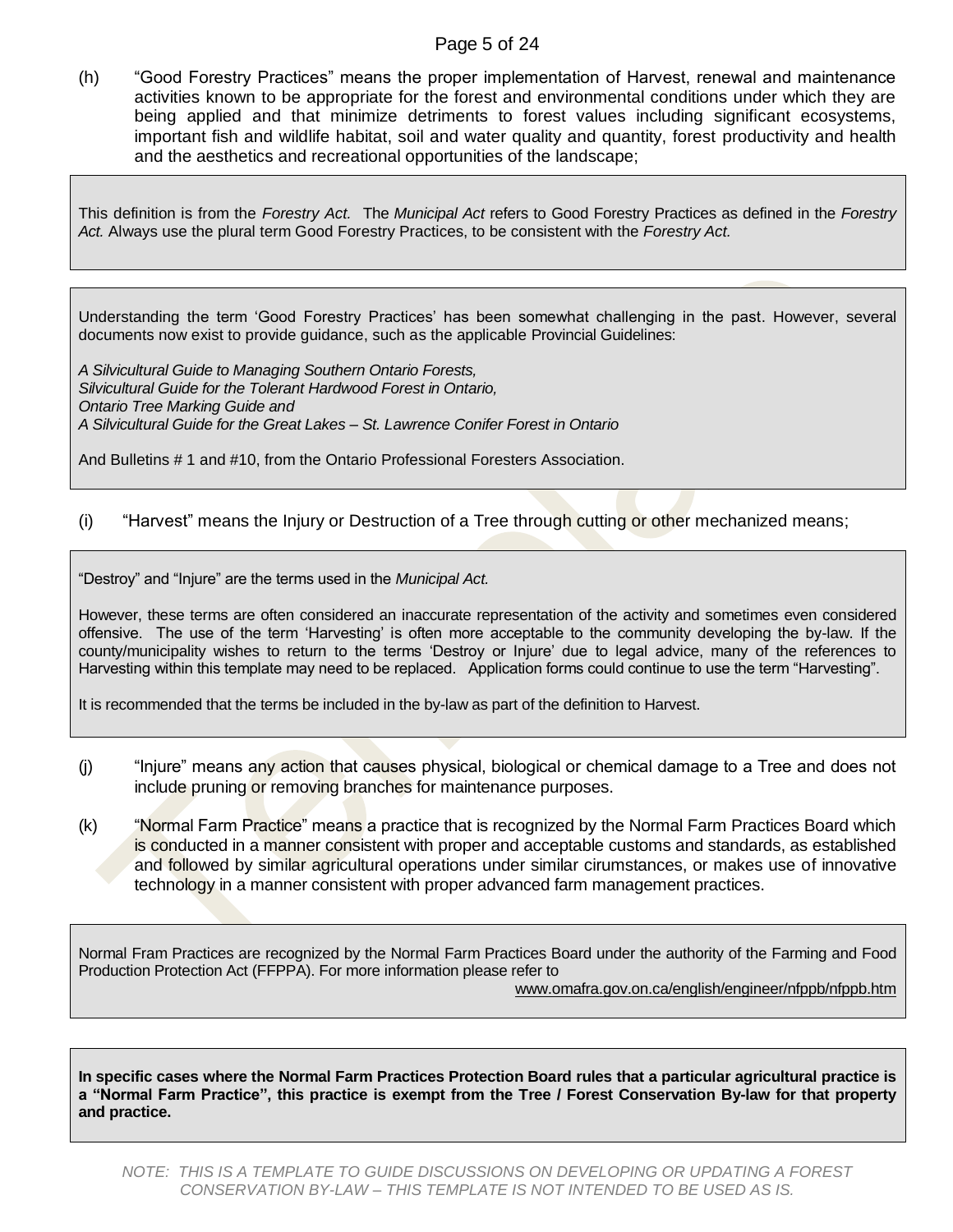#### Page 6 of 24

The Normal Farm Practices Protection Board (NFPPB) is the adjudicative agency established by the *Farming and Food Protection Act, 1998* (FFPPA) to determine what is or is not a Normal Farm Practice. In arriving at a decision in each case, the Board takes several factors into consideration as it seeks to balance the needs of the agricultural community with provincial health, safety and environmental concerns. This is especially relevant in cases involving municipal by-laws. The Board is required to consider the purpose of the by-law, the effect of the farm practice on adjoining lands and neighbours, and whether the by-law reflects a provincial interest under any other piece of legislation or provincial policy statement. Consequently, there is no definitive list of Normal Farm Practice. **A practice may be ruled as a Normal Farm Practice at a particular location under a particular set of circumstances; the same practice could be ruled as not a Normal Farm Practice at a different location under a different set of circumstances.** A description of Normal Farm Practice can be found at the OMAFRA website at: [http://www.omafra.gov.on.ca/english/engineer/nfppb/guide.htm#1.](http://www.omafra.gov.on.ca/english/engineer/nfppb/guide.htm#1)

In situations requiring clarity – where an exemption may be questionned by a municipality - the applicant or the municipality can request consideration by the Normal Farm Practices Protection Board (NFPPB), as the practice may be considered Normal Farm Practice in this specific instance.

Any of the parties in a hearing of the Normal Farm Practices Protection Board can appeal the board's decision regarding "Normal Farm Practice". The appeal must be made to Divisional Court within 30 days of the decision. The appeal must be based on a question of fact, law or jurisdiction.

Note also that an "agricultural operation" includes growing Trees, not only in the FFPPA but also in the *Nutrient Management Act, 2002*, (NMA) and its General Regulation (267/03). The NMA is referenced in subs. 2(1.1) of FFPPA, which states that "a practice that is inconsistent with a regulation made under the [NMA] is not a Normal Farm Practice." In the NMA reg 267/03 "agricultural crops" includes Trees and there are various NMA requirements e.g.: for vegetated buffer zones (including Trees), or vegetated filter strip systems, as well as re anaerobic digesters.

- (l) "Officer" means a Police Officer, a Municipal Law Enforcement Officer or other person appointed by Council for the administration and enforcement of this By-law.
- (m) "Order" means a Work Order or an Order to Discontinue an Activity.
- (n) "Owner" means a person having any right, title, interest or equity in land or any such person's authorized representative and includes the person for the time being managing or receiving the rent of the land and includes a lessee or occupant of the land.
- (o) "Own Use" means any use by the Owner that does not include a sale, exchange or other disposition of Trees Harvested.
- (p) "Permit" means a permit issued pursuant to this By-law by the (insert County or Municipality).
- (q) "Qualified OPFA Member" means a Registered Professional Foresters or Associate Member of the Ontario Professional Foresters Association under the *Professional Foresters Act* 2000, c.18, as amended, certified to practice professional forestry, unless a suspension, term, condition or limitation of certification applies which would restrict the Member from carrying out responsibilities under this By-law.

Any suspension, terms and conditions and/or limitations of a member's certification are publicly available and can be obtained from the Ontario Professsional Foresters Association. A Temporary Member is an RPF from another provincial jurisdiction who has been temporarily certified by OPFA. All Associate and Temporary Members have terms, conditions and/or limitation applied to their certification.

- (r) "Qualified Tree Marker" means:
	- i) An individual who is currently certified through the Ontario Ministry of Natural Resources

Certified Tree Marker Program; or

ii) A Qualified OPFA Member qualified to do tree marking.

*NOTE: THIS IS A TEMPLATE TO GUIDE DISCUSSIONS ON DEVELOPING OR UPDATING A FOREST CONSERVATION BY-LAW – THIS TEMPLATE IS NOT INTENDED TO BE USED AS IS.*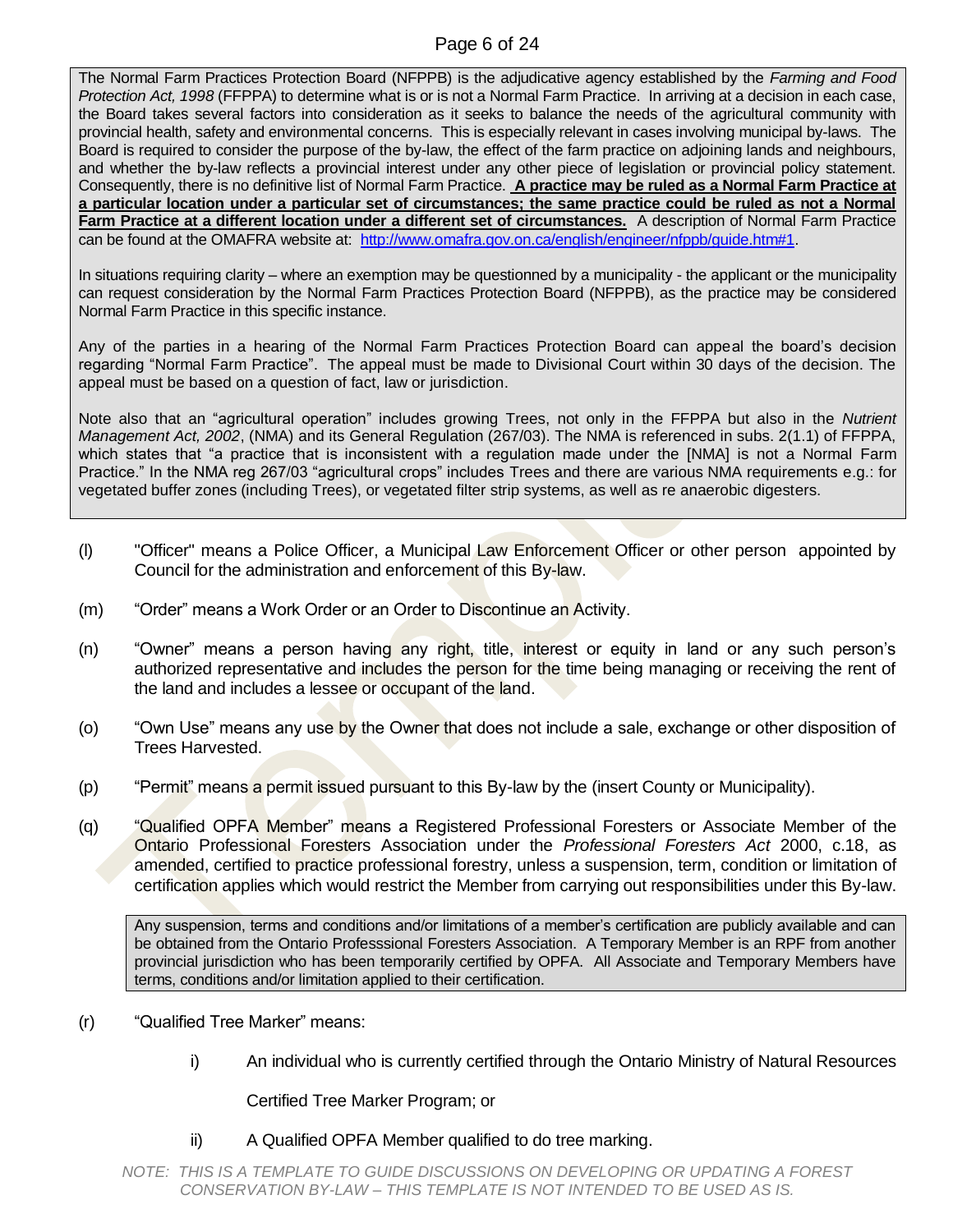#### Page 7 of 24

- (s) "Silvicultural Prescription" means the site specific operational plan, signed and sealed by a Qualified OPFA Member (unless otherwise exempted under the *Professional Foresters Act),* that describes the existing forest conditions and the forest management objectives for an area, and which prescribes the methods for Harvesting the existing forest stand and a series of silvicultural treatments that will be carried out to establish a free-growing stand in a manner that accommodates other resource values as identified;
- (t) "Tree" means any species of woody perennial plant, including its root system, which has reached or can reach a height of at least 4.5 meters at physiological maturity.

Some by-laws have added "provided that where multiple stems grow from the same root system, the number of trees shall be the number of stems that can be counted at a point of measurement 1.37 m from the ground;"

- (u) "Woodlands" means land with at least:
	- (i) 1000 Trees, of any size, per hectare; or
	- (ii) 750 Trees, measuring over five (5) centimetres in Diameter, per hectare; or
	- (iii) 500 Trees, measuring over twelve (12) centimetres in Diameter, per hectare; or
	- (iv) 250 Trees, measuring over twenty (20) centimetres in Diameter, per hectare; or

but does not include a cultivated fruit or nut orchard or a plantation established for the purpose of producing Christmas Trees.

The definition of Woodlands in the *Municipal Act* is "Woodlands as defined in the *Forestry Act* that are one hectare or more in area." This definition must be used. However, some counties/municipalities have further elaborated on this definition. For instance, some Woodlands definitions may exclude:

- Fencerows/hedgerows;
- plantations established for producing nursery stock unless the plantation has not been managed for its intended purpose for a period of 15 years or more; or
- regrowth of early successional trees less than 15 years old on temporarily fallow agricultural fields intended to be used again as part of an agricultural operation.

Note that some by-laws have explicitly stated or been interpreted not to limit Woodlands by property boundaries. Halton Region has stated this as follows:

*"For the purpose of this By-law, the boundary of Woodland shall be defined by the ecological limit of the Woodland*  and not by property boundaries. Where a potential Woodland is dissected by a road or path not wider than 20m or *by a natural feature such as a creek, the boundary of the Woodland shall be deemed to cross the road, path or natural feature, but the area of the Woodland shall be calculated exclusive of the area of the road, path or natural feature."*

#### **DEFINING WOODLAND AREAS LESS THAN 1 HECTARE**

Some municipalities are developing a separate definition for areas smaller than the Municipal Act definition of "Woodlands" which would include "treed" areas less than 1.0 hectare.

eg*: "Woodlots"* for the purpose of this By-law, means land at least 0.2 hectares in area and no greater than 1 hectare in area, with at least:

- (i) 200 trees, of any size, per 0.2 hectare; or
- (ii) 150 trees, measuring over five (5) centimetres in diameter at DBH, per 0.2 hectare; or
- (iii) 100 trees, measuring over twelve (12) centimetres, in diameter at DBH, per 0.2 hectare; or,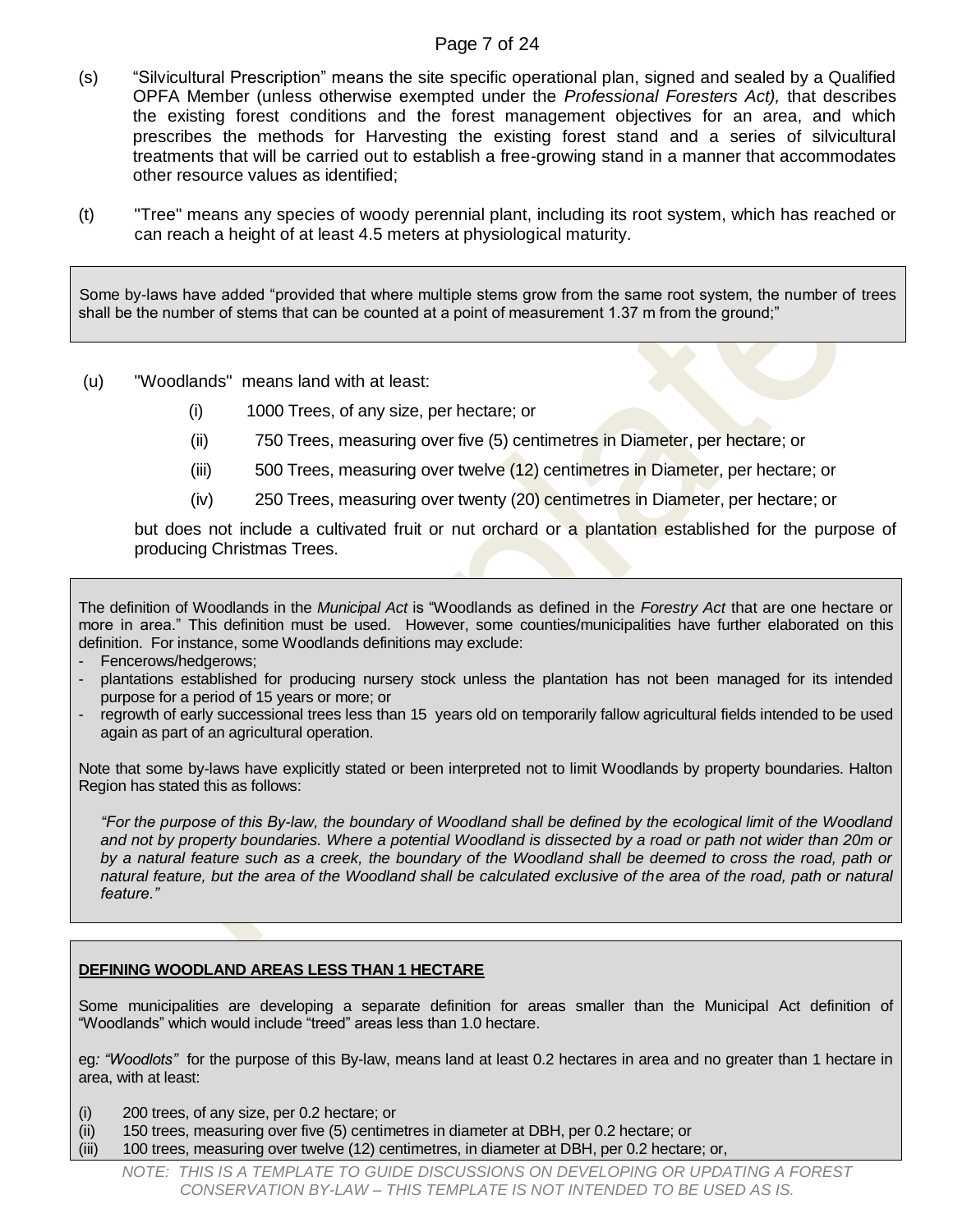(iv) 50 trees, measuring over twenty (20) centimetres, in diameter at DBH, per 0.2 hectare;

but does not include a cultivated fruit or nut orchard or a plantation established for the purpose of producing Christmas **Trees** 

It should be noted that if such is adopted the "whereas" preambles and all appropriate sections which refer to "Woodlands" may need to be edited appropriately to recognize this definition.

#### **WOODLANDS / MUNICIPAL AUTHORITY**

According to the Municipal Act, the power to pass a by-law respecting the destruction or injuring of trees within or outside Woodlands may be delegated between upper and lower tier municipalities with mutual agreement.

And where a lower tier would want an upper tier to enforce a by-law that would include "treed" areas less than 1.0 hectare, such can also be delegated through a by-law authorizing such.

In instances where an upper tier municipality would want to delegate the authority to a lower tier such maybe undertaken by a by-law authorizing such.

## <span id="page-7-0"></span>**2. APPLICATION**

This By-law applies to Woodlands that are **XX** hectare or more in area in the (**County/ Municipality of XX).**

The *Municipal Act* defines Woodlands as Woodlands defined in the *Forestry Act* that are one hectare or more in area. The regulated area may be smaller if delegated from the lower tier (e.g., 0.2 hectare in York Region) and such is defined and applicable sections reflect inclusion of these defined smaller areas.

Jurisdictions in eastern and northern Ontario may prefer to regulate only larger Woodlands. For instance Haliburton regulates Woodlands 4 hectares and larger.

## <span id="page-7-1"></span>**3. EXEMPTIONS**

This section includes two types of exemptions:

- mandatory exemptions found in the *Municipal Act* and
- exemptions developed and granted by the county/municipality.

**The following are the LEGISLATED EXEMPTIONS** that are set out in the Municipal Act and cannot be changed by bylaw. Although **these do not have to be written into the by-law**, it is preferable to have them re-stated to ensure clarity.

This By-law does not apply to;

- (a) activities or matters undertaken or authorized by a municipality or a local board of a municipality; or
- (b) activities or matters undertaken under a licence issued under the *Crown Forestry Sustainability Act,* 1994; or

This would include Trees on private land that the Province has retained timber rights to.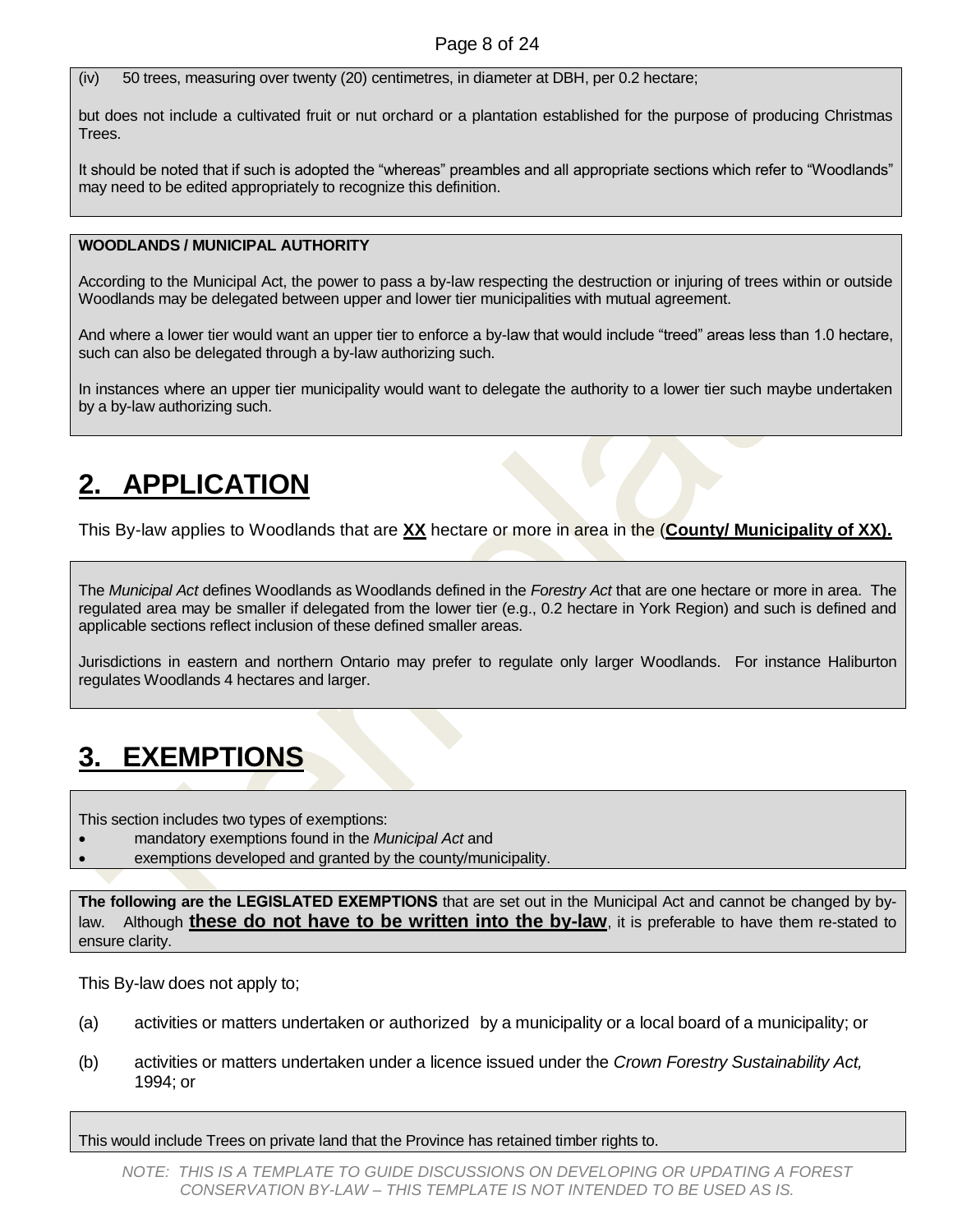- (c) the Injuring or Destruction of Trees by a person licensed under the *Surveyors Act* to engage in the practice of cadastral surveying or his or her agent, while making a survey; or
- (d) the Injuring or Destruction of Trees imposed after December 31, 2002 as a condition to the approval of a site plan, a plan of subdivision or a consent under section 41, 51, or 53, respectively, of the *Planning Act* or as a requirement of a site plan agreement or subdivison agreement entered into under those sections; or
- (e) the Injuring or Destruction of Trees imposed after December 31, 2002 as a condition to a development Permit authorized by regulation made under section 70.2 of the *Planning Act* or as a requirement of an agreement entered into under the regulation; or

In reference to sections 3 d & e above,consider your own internal policies to ensure issues such as retention (Tree Preservation or Conservation) or compensation is addressed during pre-consultation of planning applications.

- (f) the Injuring or Destruction of Trees by a transmitter or distributor, as those terms are defined in Section 2 of the *Electricity Act, 1998*, for the purpose of constructing and maintaining a transmission system or a distribution system, as those terms as defined in that Section; or
- (g) the Injuring or Destruction of Trees undertaken on land described in a licence for a pit or quarry or a permit for a wayside pit or wayside quarry issued under the *Aggregate Resources Act*; or
- (h) the Injuring or Destruction of Trees undertaken on land in order to lawfully establish and operate or enlarge any pit or quarry on land;
	- i. that has not been designated under the *Aggregate Resources Act* or a predecessor of that Act; and
	- ii. on which a pit or quarry is a permitted land use under a By-law passed under section 34 of the *Planning Act; or*

**The following are examples of OPTIONAL EXEMPTIONS** that can be included at the discretion of the municipality.

- (i) the Injuring or Destruction of Trees undertaken as Normal Farm Practices, as ruled by the Normal Farm Practices Protection Board for the subject land.
- (j) the Injuring or Destruction of Trees that is required in order to erect any building, structure or thing in respect of which a Building Permit has been issued and has taken into consideration the protection of Trees surrounding the structure or work within the building envelope, provided that no Tree is Harvested that is located more than 15 metres from the outer edge of the building, structure or thing; or

"Thing" could be a septic bed. Using a septic bed as an example, 15 meters is suggested. A range between 15 – 25m has been used in other by-laws – in development of such it is advisable to consult with your local building department.

(k) the Injuring or Destruction of Trees that is reasonably required in order to install and provide utilities to the construction or use of the building, structure or thing in respect of which a Building Permit has been issued; or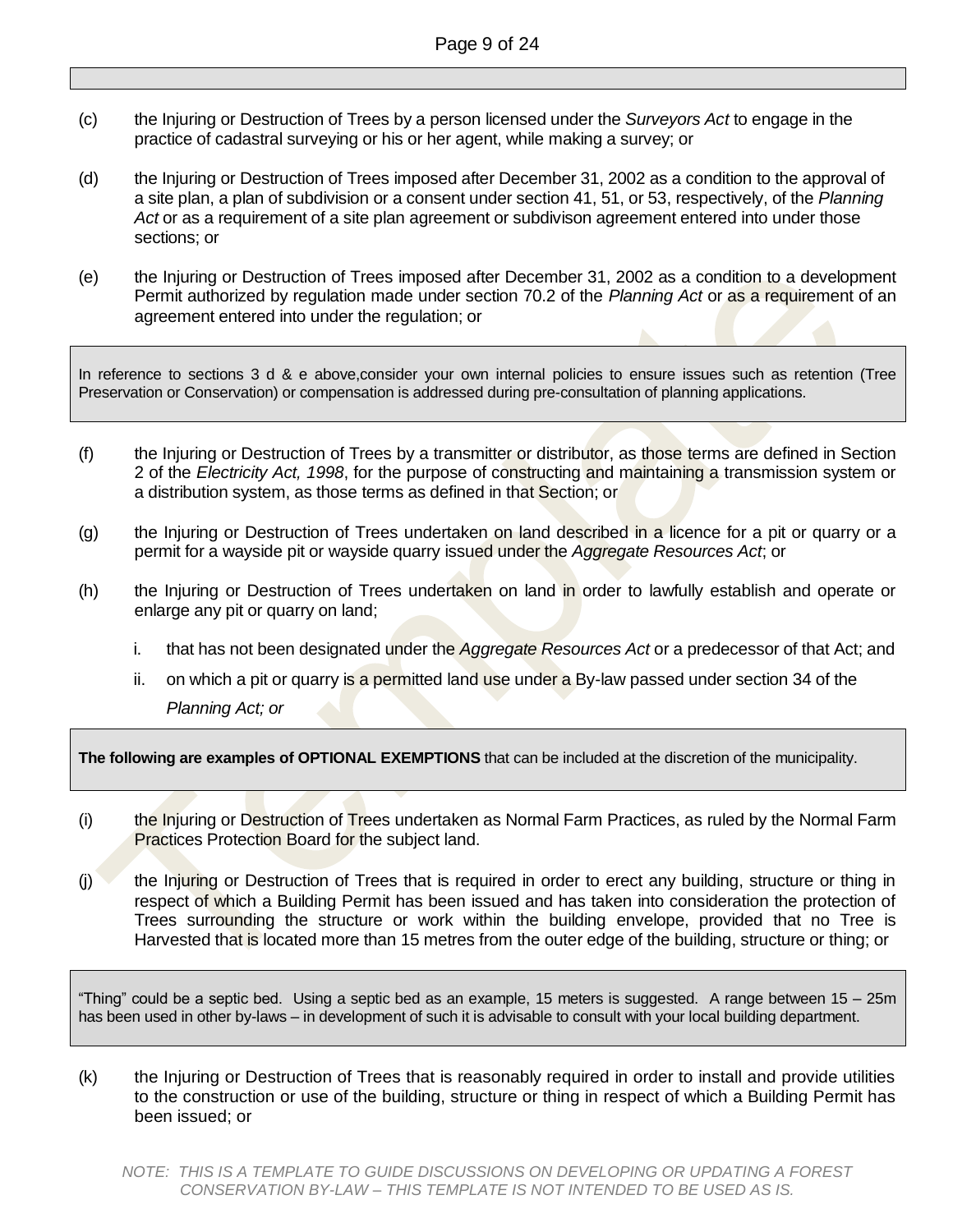#### Page 10 of 24

- (l) The Injuring or Destruction of Trees that is reasonably required in order to install a single lane driveway for vehicular access to the building, structure or thing in respect of which a Building Permit has been issued; or
- (m) the Injuring or Destruction of Trees that is reasonably required in order to install a single non-perforated pipe through Woodlands but without clearing of the Woodlands, to serve as an outlet for a private agricultural tile drainage system on existing crop or pasture land; or
- (n) the Injury or Destruction of Trees for the construction, improvement, maintenance or repair of drainage works authorized under the *Drainage Act, R.S.O. 1990, c. D.17*, as amended; or

This exemption should be used with caution. The Drainage Act does not apply to all drains, drainage ditches or swales found on agricultural landscapes. The Act is specific to certain designated drains which are constructed under the authority of the Act. That is, only works (maintenance or construction) as authorized under the Drainage Act would be exempt from the by-laws jurisdiction. People reading this exemption may assume their drainage work is authorized under the Drainage Act when in fact it is not.

. (o) the Harvesting of Trees by the Owner of Woodlands for the Owner's Own Use, provided the Harvesting does not reduce the density of Trees below that which is defined as Woodlands; or

Additional limitations such as the following could be considered, although they may be difficult to enforce:

- i) and the amount of wood Harvested does not exceed 24 cubic meters in volume in any calendar year; and
- ii) in accordance with Good Forestry Practices; and
- iii) no more than five Trees per hectare, to a maximum of 30 Trees, within a one year period.

This exemption is ued by some municipalities, but applicability should be considered.

- $(p)$  the Harvesting of Trees where the Trees are Harvested pursuant to a legally binding contract if:
	- (i) the Owner of the Woodlands has given notice under this By-law; and
	- (ii) the contract was signed within one year immediately preceding the date on which this By-law was passed; and
	- (iii) proof of the signed contract and payment in full has been submitted to the Officer and;

the Trees are Harvested in a manner consistent with By-law No  $\_$ 

This is an optional clause that provides for grandfathering of logging contracts negotiated under the terms of the previous Tree / Forest Conservtion By-law.

#### **Items which have also previously been granted exemptions within some jurisdictions:**

#### **Harvesting diseased or infected trees**

Be cautious about providing an exemption for Harvesting diseased or infected Trees, or trees in poor health. This has been abused in the past. These situations can be dealt with using the Good Forestry Practices Permit. Also, landowners can usually deal with their diseased or infected trees through the personal use exemption.

**Certified Tree Markers**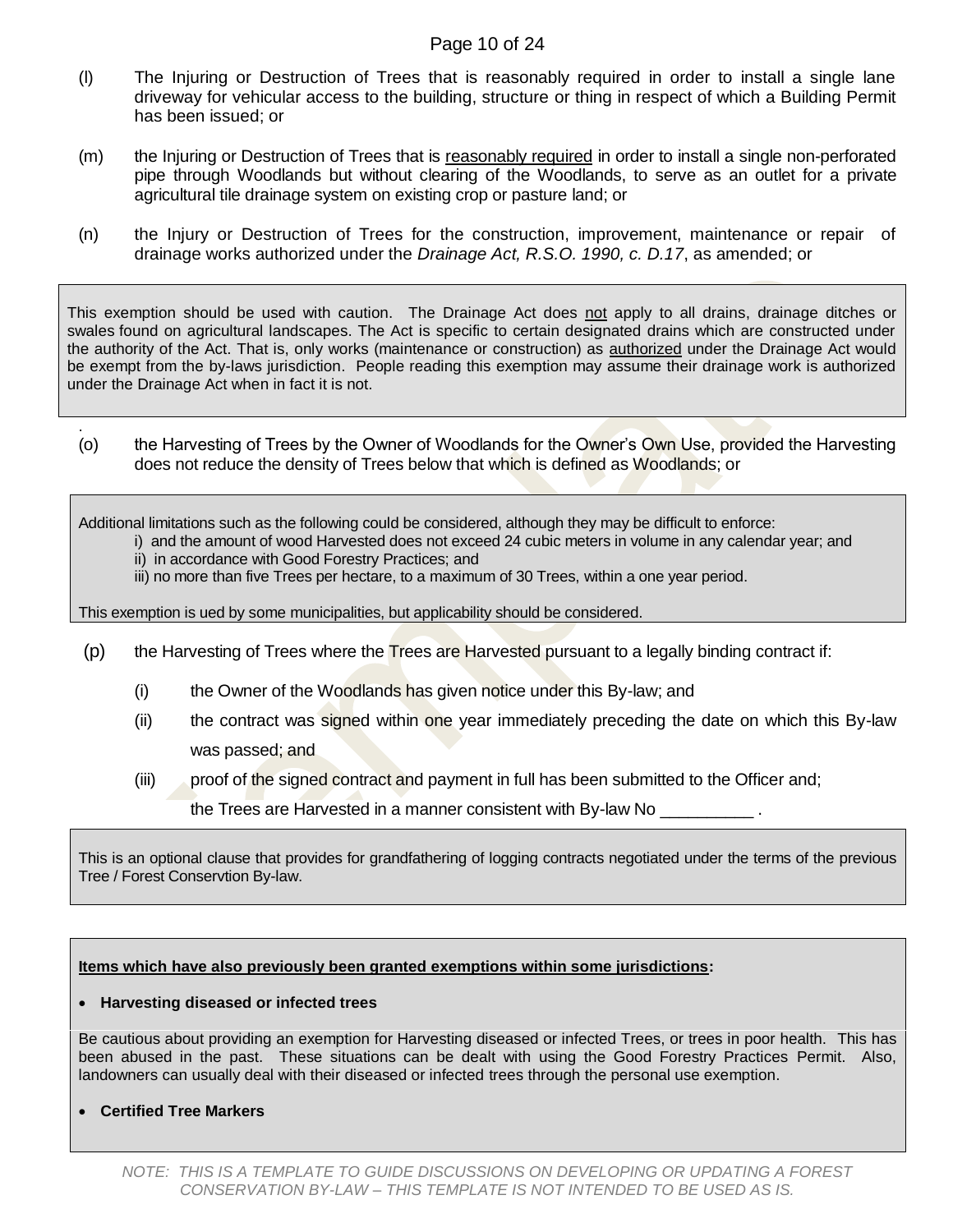#### Page 11 of 24

We do not recommend providing an exemption for the use of Certified Tree Markers There have been some by-laws that provide an exemption for Harvesting if the Woodlands were marked by a Certified Tree Marker, with the false assumption that this would ensure Good Forestry Practices. Although Certified Tree Markers are trained to mark according to a Silvicultural Prescription, a prescription may not have been prepared. Certified Tree Markers are not necessarily trained in the preparation of Silvicultural Prescriptions.

#### **Lands enrolled in the Managed Forest Tax Incentive Program**

It is also not recommended to allow exemptions for Harvesting in Woodlands that are receiving a tax reduction under the Managed Forest Tax Incentive Program (MFTIP). Although this program requires a management plan, having a management plan does not ensure that good forest management practices are carried out at the time of Harvesting.

## <span id="page-10-0"></span>**4. GENERAL PROHIBITION**

Please note offences can be created in any section of the by-law but if you would like the ability to write fines under this by-law it is preferable to keep them in one area of the by-law.

4.1 No person shall Harvest, Injure, or Destroy, cause or permit to be Harvested, Injured or Destroyed, any

Tree in Woodlands:

- (a) unless exempted under the provisions of this By-law; or
- (b) except in accordance with a valid Permit issued pursuant to the provisions of this By-law.
- 4.2 No person shall;
	- (a) fail to comply with an Order issued under this By-law; or
	- (b) remove or deface an Order that has been posted pursuant to this By-law.
- 4.3 No person shall contravene, cause or permit the contravention of the terms or conditions of a Permit issued under this By-law.
- 4.4 No person shall Harvest Injure or Destroy, or cause or permit to be Harvested, injured or Destroyed a Tree in an area described in Section 2 of this By-law;
	- a) which would have the effect of reducing the Basal area of a Woodlands below XX square metres per hectare;

Typically the basal area selected varies between 15 to 20 m<sup>2</sup>/ha but should be adjusted appropriately for the area where the county/municipality is located. This refers to trees 10 cm DBH and larger. The reason for the minimum residual basal area is so that an area of trees that are all (or most) over the minimum circumference cannot be cleared eg. even-aged or two-aged hardwoods, or red pine plantations. It also makes it less viable to use circumference limit cutting because not all the trees that are over the minimum can be cut without going below the basal area, especially if it is set at 20  $m^2/ha$ .

b) that has not attained the minimum Circumference at the Point of Measurement specified for that

species of Tree as set out in Schedule "A" of this By-law;

*NOTE: THIS IS A TEMPLATE TO GUIDE DISCUSSIONS ON DEVELOPING OR UPDATING A FOREST CONSERVATION BY-LAW – THIS TEMPLATE IS NOT INTENDED TO BE USED AS IS.*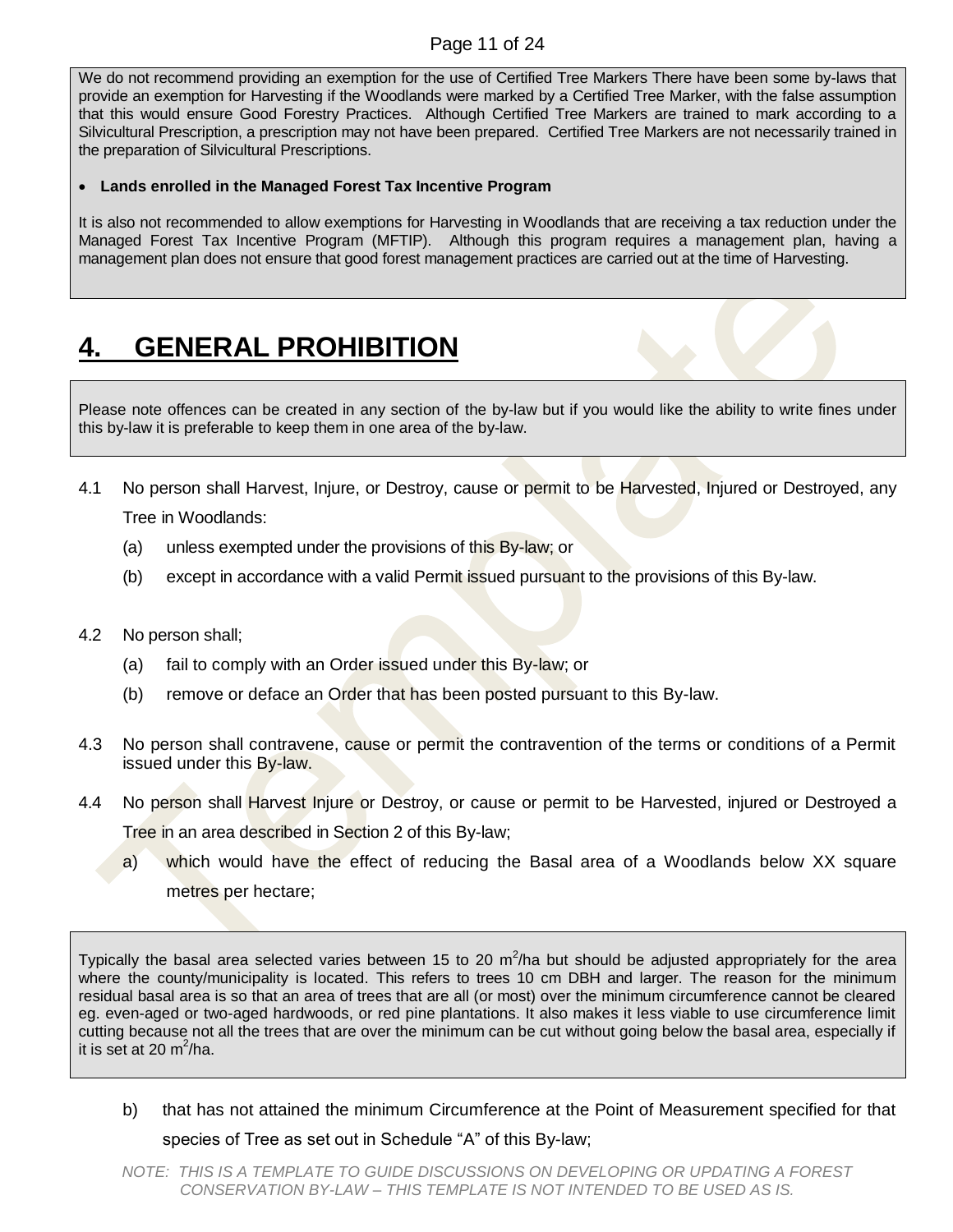#### Page 12 of 24

- c) that has not been marked to be Harvested with paint visibly on at least two (2) opposite sides as well as the base of the Tree;
- 4.5 Section 4.4 shall not apply to the Harvesting of Trees in accordance with Good Forestry Practices described in a Silvicultural Prescription signed and sealed by a Qualified OPFA Member, and provided that Tree Marking is carried out by a Qualified Tree Marker.

Some municipalities have incorporated the Endangered Species Act into their by-law. However some legislation or information such as the Endangered Species information may rapidly become out of date and many landowners have not welcomed the Endangered Species Act. It may be in the municipality's best interest to leave other legislation out of their by-law.

Another consideration is how Harvesting is to be done in **Sensitive Natural Areas**.

The requirement of Good Forestry Practices in this template should provide protection for all sensitive areas. This is something the Qualfied OPFA Member should evaluate before deciding to write a prescription. This section is more important to consider in a by-law that permits circumference limit Harvesting where professionals may not be involved.

Areas considered sensitive by the municipality could be listed or shown on a map. A term for such areas would need to be defined in the by-law.

Examples of areas for consideration could include:

- Natural Heritage Systems;
- Environmentally Sensitive Areas;
- Significant Woodlands;
- Provincially Significant Wetlands, or other wetlands;
- areas under the jurisdiction of the Niagara Escarpment Commission;
- any portion of Woodlands located within xx metres of the water's edge of a provincially significant wetland (or other wetland), lake, river, or stream; or
- Provincial or Regional Life Science Areas of Natural and Scientific Interest identified by the Ministry of Natural Resources.

#### **Trees Protected Under the provincial Endangered Species Act**

Since there have been regulations and an administrative process already set out for certain endangered tree species, municipalities/cities/towns/townships may wish to consider incorporating this into their permit review and approval process.

In the application of Good Forestry Practices the Qualfied OPFA Member should be aware of Trees protected under the Endangered Species Act – it maybe advisable that the Permit application be screened for such species e.g.: Butternut, Eastern Flowering Dogwood, American Chestnut, Kentucky Coffee Tree, Common Hoptree, Red Mulberry, Cherry Birch and Cucumber-tree should they be included in the inventory tally of potential effects. There may be merit in producing as a resource to landowners, OPFA members and the forest industry in general, a locally developed extension note that lists these species and encourages documentation of their locations and health.

For example: For instance if a butternut tree has been determined to be non-retainable by a Designated Butternut Health Assessor, the Officer may consider this in his/her decision to grant the Permit.

However, note that all Butternut trees retainable & non-retainable as well as other provincially protected species must be reported to the OMNR before they are harmed.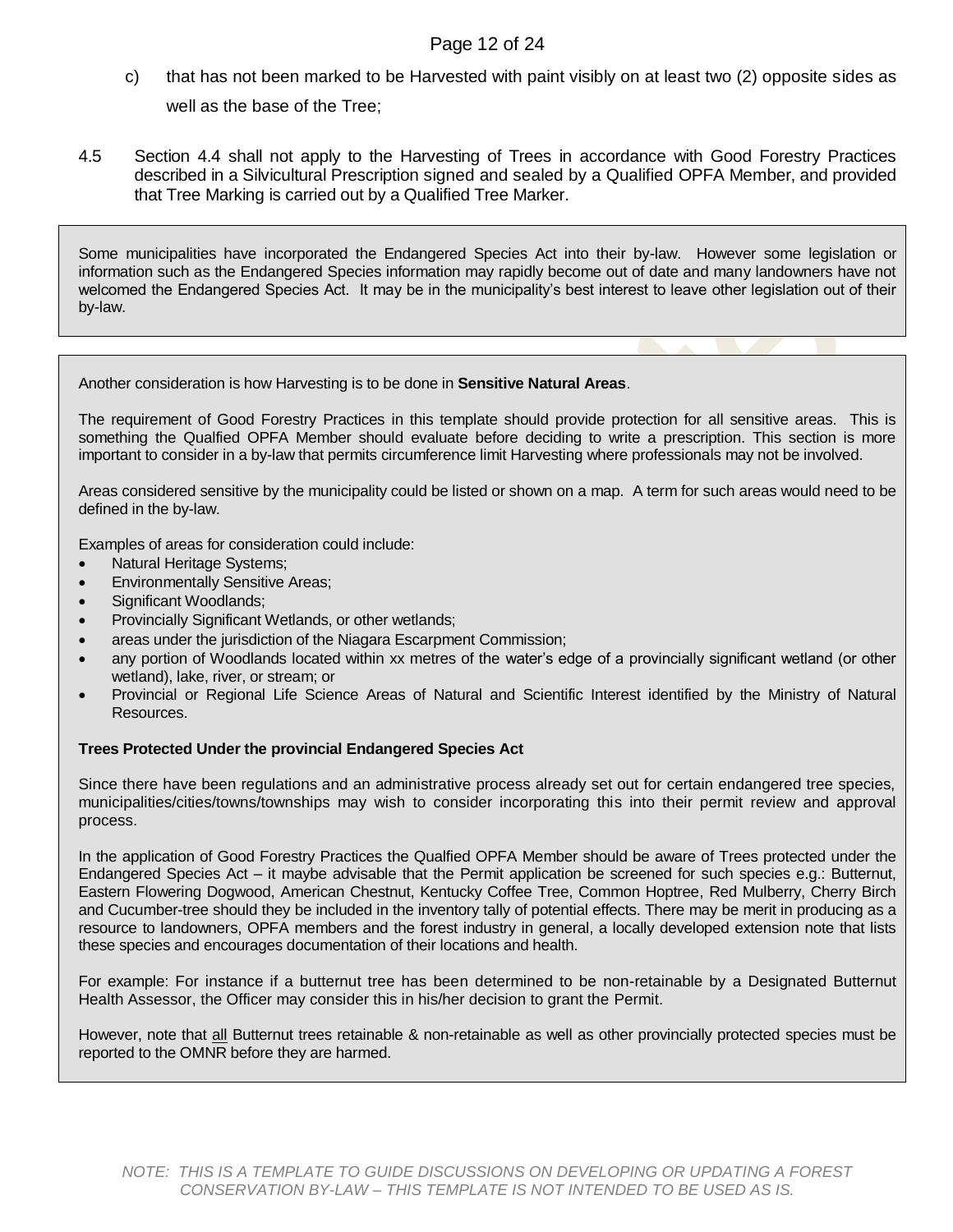### <span id="page-12-0"></span>**5. GOOD FORESTRY PRACTICES PERMIT**

- 5.1 The (County/Municipality) hereby delegates to an Officer the authority to issue a Good Forestry Practices Permit under this By-law, and to impose such terms and conditions in accordance with Good Forestry Practices.
- 5.2 An application for a Good Forestry Practices Permit shall be submitted at least **XX weeks** prior to the commencement date of Harvesting and shall include the following:

Providing the number of weeks the application should be submitted before Harvesting will occur provides awareness to the applicant that granting of a Permit will take some time.

- (a) a complete signed application form as provided by the (County/Municipality); and
- (b) a copy of the Silvicultural Prescription sealed by a Qualified OPFA Member;
- **OPTIONAL >>>** (c) proof that the marking of the Trees has been carried out by a Qualified Tree Marker; and
	- (d) the prescribed fee.

The Municipal Act allows fees to be charged on a full cost recovery basis so that the administrative costs of the application are entirely borne by the applicant.

Some counties/municipalities may also wish to consider no fees in any case as these by-laws can be considered for the greater good of the rate payers of the county/municipality.

- 5.3 A Good Forestry Practices Permit issued under this by-law shall be subject to the following terms and conditions:
	- (a) Trees which are to be Harvested are cut in accordance with Good Forestry Practices, and as described in a Silvicultural Prescription sealed by a Qualified OPFA Member; and

Counties/municipalities should promote the involvement of a member of the Ontario Professional Foresters Association (OPFA) in managing Woodlands to ensure that the objectives of the by-law are met.

The Professional Foresters Act provides that only Members of the Ontario Professional Foresters Association (OPFA) may practice professional forestry (" - - -the development, management, conservation and sustainability of forests and urban forests - - - "), specifically including the writing of Silvicultural Prescriptions.

The OPFA has several Member Categories.

- Full Registered Professional Foresters are licensed to practice any aspect of professional forestry in which they have competence.
- Associate Members have not qualified for Full status, but may have developed, through education and extensive experience, competence in some aspect of professional forestry and have been granted limited certification. Some are authorized to write Silvicultural Prescriptions.

While an exemption under the Act allows landowners to personally develop prescriptions, few are able to do so effectively and use of authorized professionals should be encouraged. Counties/municipalities could also encourage competent persons in the local forest and logging industry to apply for Associate membership to ensure private landowners have access to legally authorized individuals.

(b) Any other terms and conditions deemed appropriate and imposed by the Officer.

*NOTE: THIS IS A TEMPLATE TO GUIDE DISCUSSIONS ON DEVELOPING OR UPDATING A FOREST CONSERVATION BY-LAW – THIS TEMPLATE IS NOT INTENDED TO BE USED AS IS.*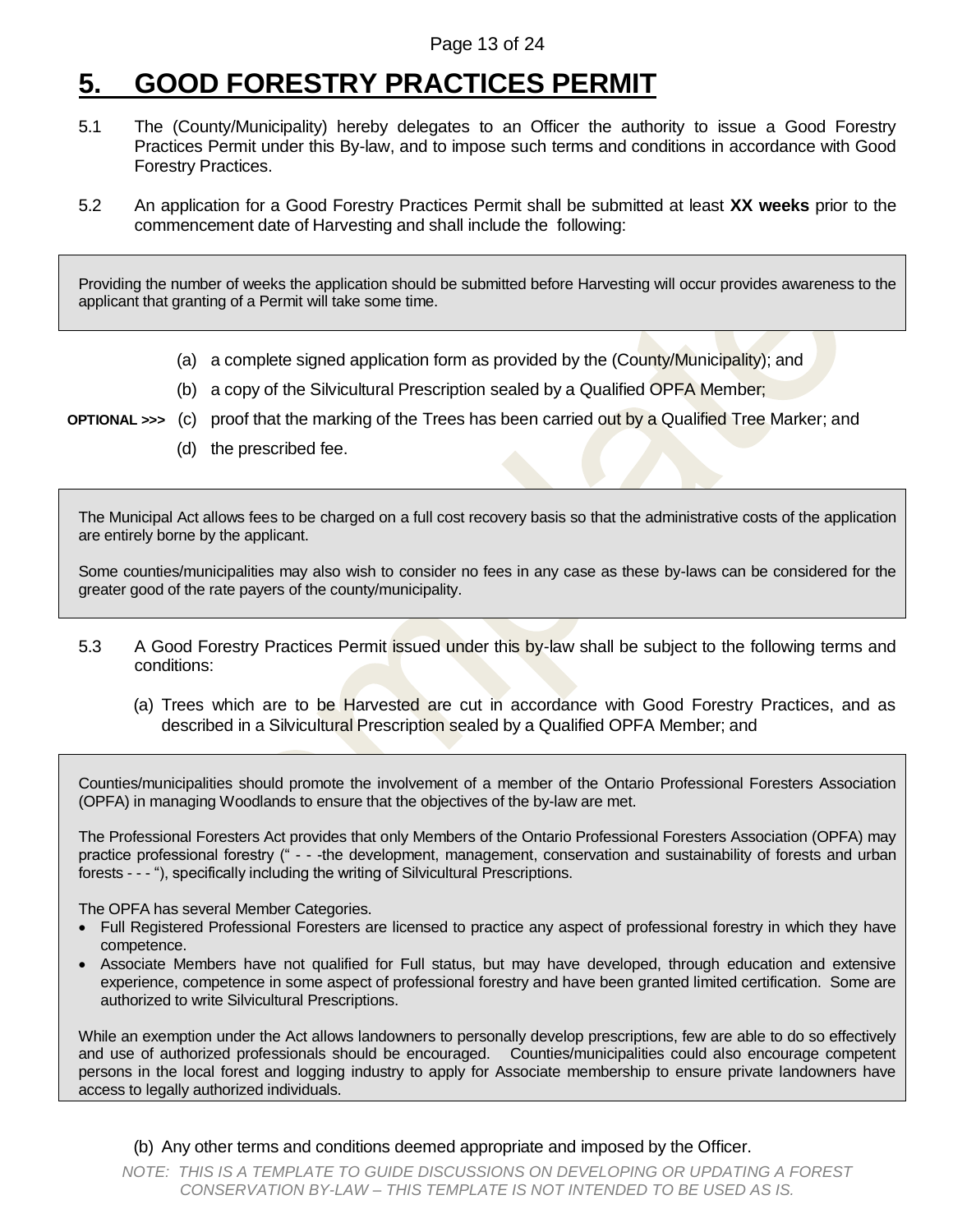Some **Examples of Conditions** that could be imposed on a Permit include:

- Do not operate a vehicle, machinery or equipment or conduct operations in such a manner or at such a time that results in excessive damage to the residual Trees, the soil, wetlands or other portions of the Woodlands. Excessive damage to soil is difficult to assess without criteria that can be measured in some objective manner (e.g. rutting more than 15 cm deep for a distance of more than xx meters.
- Do not operate a vehicle, machinery or equipment or conduct operations in a manner or at a time, that results in the leaving of any part of a Tree in a watercourse including any Trees that have not been cut, but have been pushed, knocked over or otherwise ended up in a watercourse. (This can also be enforced through the Lakes and Rivers Improvement Act.)
- Provide notification to the by-law Officer 48 hours before start of cutting and again upon resumption of activities after any 4 week period of inactivity.
- No Harvesting during March 20 July 31 period, based on Silvicultural Guide to avoid bird nesting.
- Erect and display a sign at the entrance at the adjoining roadway to the land where the Harvesting of the Trees is to occur, in a position that is clear and visible to all persons
- Operator certifies that WSIB and liability coverage are in place and Ministry of Labour obligations will be met.
- No unauthorized third parties on site without the written permission of the landowner.
- Fire suppression equipment must be properly maintained and in place during fire season (dates can be specified).
- Property boundaries must be marked and agreed to by adjacent landowners.
- No piling of logs on road allowances.
- Operator will observe half loading restrictions.
- Property or portion of woodlot to be logged must be clearly identified.
- Landowner is required to certify their ownership of the woodlot.
- General statements requiring compliance with all applicable municipal, provincial and federal laws and regulations.

| NOTE: If the Officer is a Qualified OPFA Member or acting under the direction of a Qualified OPFA Member, they may |  |
|--------------------------------------------------------------------------------------------------------------------|--|
| also consider adding conditions relating to the forestry practices involved.                                       |  |

5.4 Notwithstanding sections 5.2 and 5.3, a Good Forestry Practices Permit may be issued where an exclusion provision under the Professional Foresters Act applies and a qualified member of the Ontario Professional Foresters Association provides an opinion that the Harvesting of Trees is consistent with Good Forestry Practices.

This can be used to provide Permits to landowners who are actively involved with their Woodlands and that write their own Good Forestry Practices prescriptions (as provided for in the *Professional Foresters Act* exemption), mark their own Trees, etc. or may be used in the case of large scale dieback or wind damage where Trees do not need to be marked by a professional. This should only be done where the By-law Officer is a qualified member of the Ontario Professional Foresters Association (OPFA) and thereby could by law provide an opinion on Good Forestry Practices. Alternatively, it could be used if the Officer has received sufficient advice from a qualified member of the OPFA.

5.5 A Good Forestry Practices Permit is valid for up to XX year(s) and may be renewed by an Officer for an additional xx year(s).

Some by-laws end the term of all Permits on March  $31<sup>st</sup>$ , which simplifies enforcement.

The Municipal Act provides the authority for the county/municipality to delegate the power to issue Permits to Officers. The authority to issue a Permit includes the authority to issue the renewal of a permit.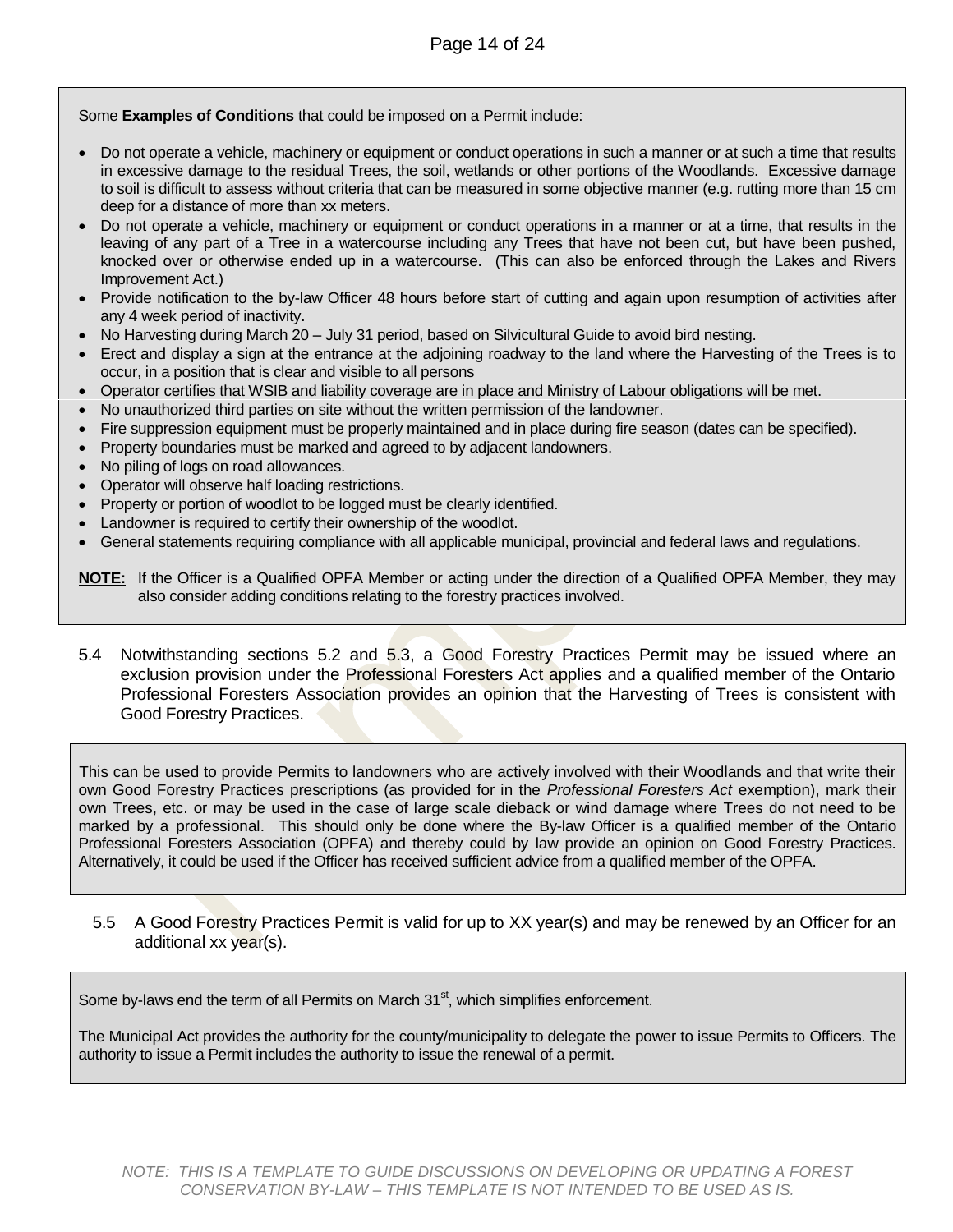### <span id="page-14-0"></span>**6. Circumference Limit Permit**

Diameter limits were used in the past but have been replaced by circumference limits because circumferences are easier to measure and the measurement procedure is easier to describe to lay people.

- 6.1 The (County/Municipality) hereby delegates to an Officer the authority to issue a Circumference Limit Permit under this By-law, and to impose such terms and conditions.
- 6.2 An application for a Circumference Limit Permit shall be submitted at least XX weeks prior to the commencement date of Harvesting and shall include the following:
	- (a) a complete signed application form as provided by the (County/Municipality); and
	- (b) the prescribed fee.

The Municipal Act allows fees to be charged on a full cost recovery basis so that the administrative costs of the application are entirely borne by the applicant; however a fee may discourage compliance and Good Forestry Practices.

The fee structure may therefore also be used as an incentive or disincentive. As an incentive to carry out Good Forestry Practices consider charging less or nothing for a Good Forestry Practices Permit and more for a Circumference limit permit. Some counties/municipalities may also wish to consider no fees in any case as these bylaws can be considered for the greater good of the rate payers of the county/municipality.

- 6.3 A Circumference Limit Permit issued under this By-law shall be subject to the following terms and conditions:
	- (a) Trees are cut in accordance with this By-law; and
	- (b) Any other terms and conditions deemed appropriate and imposed by the Officer.

Some examples of conditions that could be imposed on a permit are found above in Section 5.3 (b).

6.4 A Circumference Limit Permit is valid for up to XX year(s) and may be renewed by an Officer for an additional xx year(s).

Some by-laws end the term of all Permits on March  $31<sup>st</sup>$ , which simplifies enforcement.

<span id="page-14-1"></span>The Municipal Act provides the authority for the county/municipality to delegate the power to issue Permits to Officers. The authority to issue a Permit includes the authority to issue the renewal of a Permit.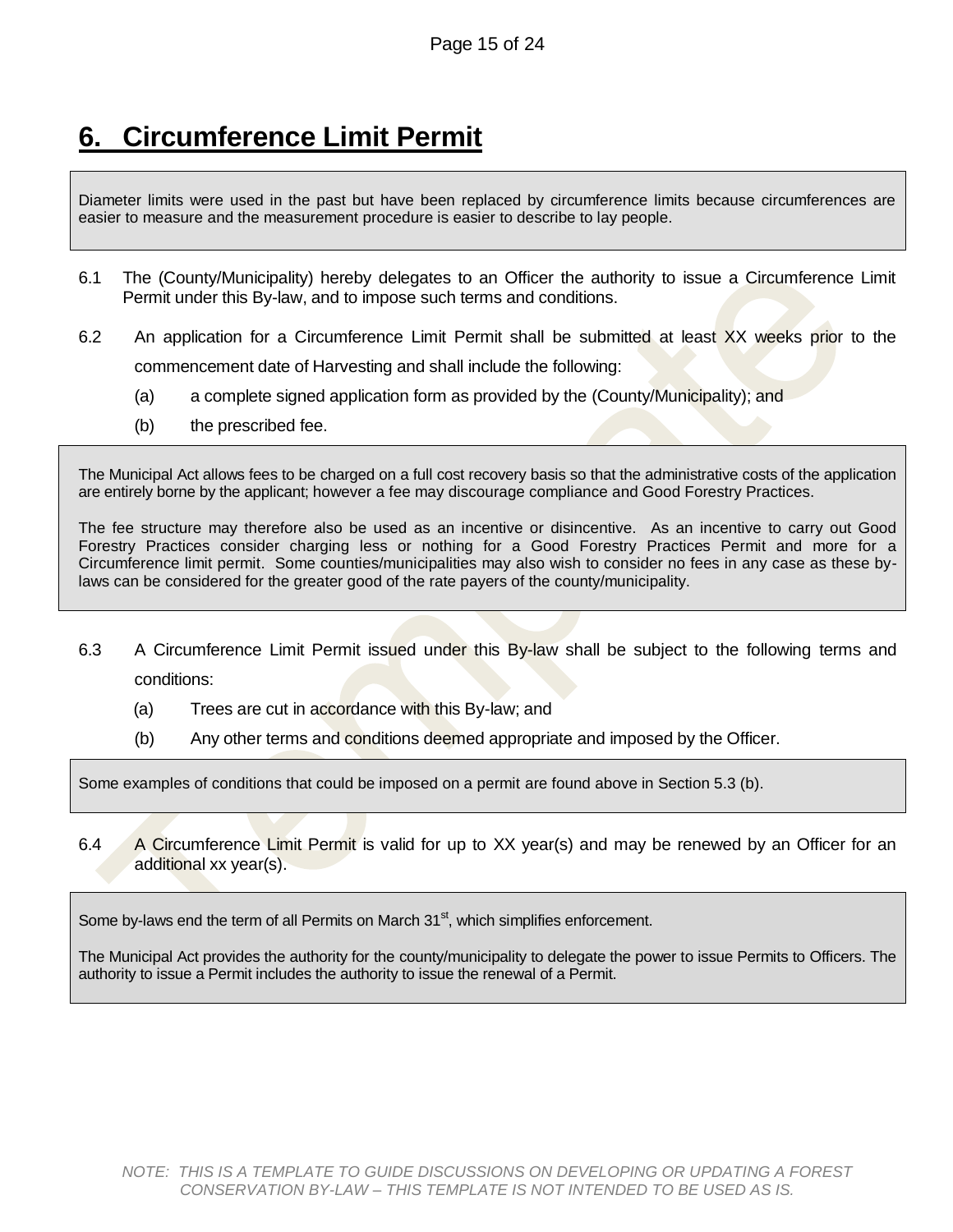### **7. Granting of an Exemption by Council**

This section allows the Owner to ask Council for an exemption. There have been situations where the lack of this type of option for Council to consider has caused some legal complications.

Some municipalities have developed "Special Permits". Permits granted under this type of section tend not to meet any of the criteria of the by-law and are not consistent with the intent of the by-law. It is recommended that instead of granting a Permit, that granting an exemption to the by-law is more appropriate.

Another approach is to develop a separate municipal policy, as York Region has done, that is referred to when making decisions on exemption applications.

Some municipalities have preferred not to provide a section such as this at all, and rather encourage such applicants to apply through the usual application process. Once the municipality denies the application, the applicant can then use the appeal process to gain permission.

- 7.1 Notwithstanding any provision contained in this By-law, an Owner may request an exemption to this By-law from Council.
- 7.2 Council may:
	- (a) grant an exemption request; or
	- (b) grant an exemption request with modifications; or
	- (c) refuse an exemption request.
- 7.3 Council when evaluating a request for an exemption shall consider if the activity proposed is consistent with the appropriate development or use of the land.
- 7.4 Council upon granting an exemption may impose such terms and conditions as it deems appropriate.
- 7.5 An Owner requesting an exemption to this By-law shall at least XX months prior to the commencement date of Harvesting submit to the Clerk of the (County/Municipality) the following:
	- (a) a complete signed request form as provided by the (County/Municipality); and
	- (b) the prescribed fee.

The Municipal Act allows fees to be charged on a full cost recovery basis so that the administrative costs of the application are entirely borne by the applicant.

- 7.6 Circulation of Notice of Exemption Request
	- (a) The Clerk shall circulate by regular mail XXX days prior to the Council meeting notice that the exemption request will be considered by Council;
	- (b) Notice shall be circulated to the applicant and all assessed Owners of land that abut the lands subject to the exemption request;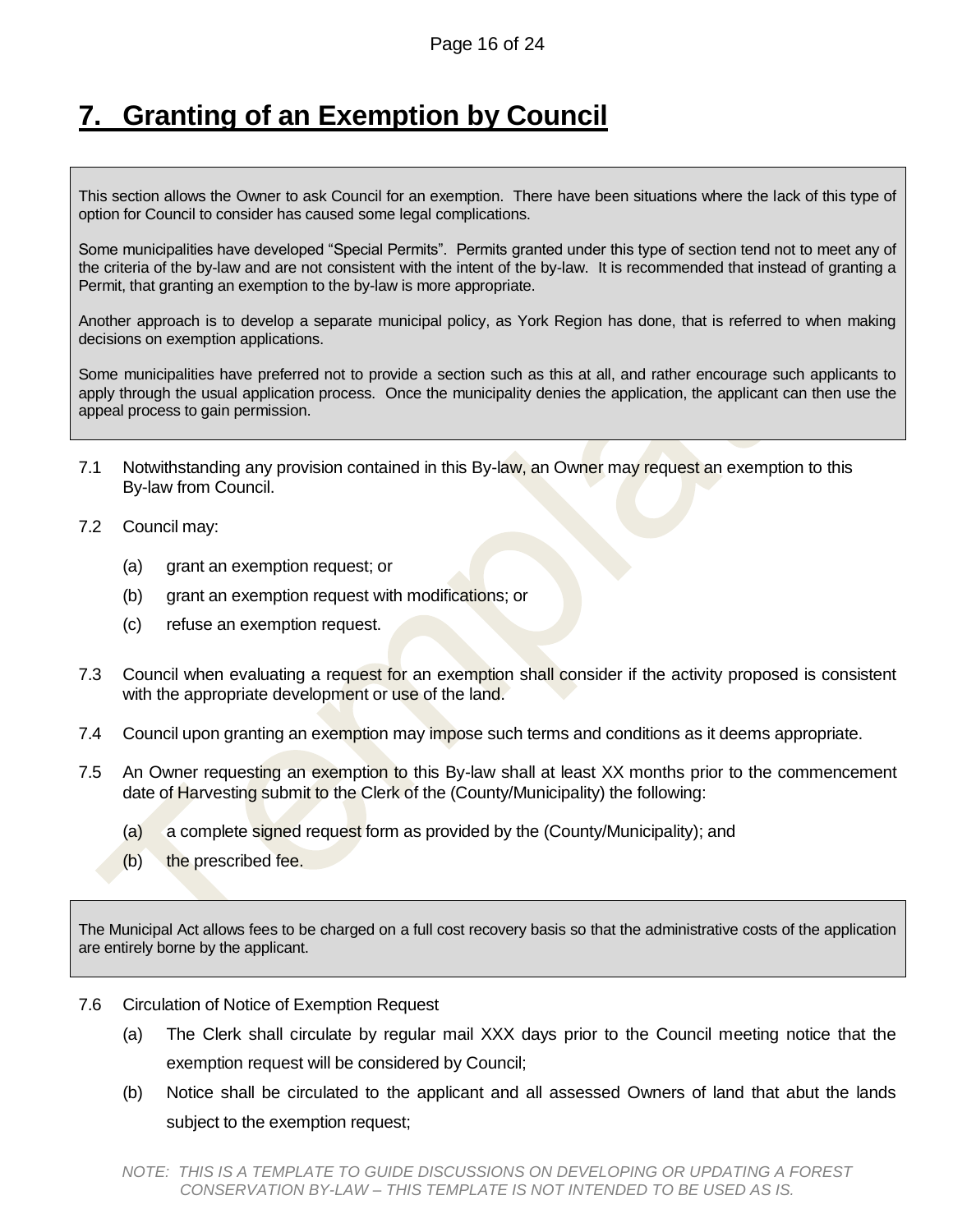#### Page 17 of 24

- (c) The Owner shall post XXX days prior to the Council meeting notice that is clearly visible and legible from a public highway or other place to which the public has access on the property that is subject to the exemption request.
- (d) Notice shall contain the following information:
	- i) Name of the Owner;
	- ii) The address of the lands subject to the exemption request;
	- iii) Purpose of the exemption request;
	- iv) The date or dates for which the exemption is sought;
	- v) The date and time the matter will be considered by Council; and
	- vi) Contact information should an individual wish to address Council regarding the exemption request.
- 7.7 Decision
	- (a) In deciding whether to grant an exemption, Council shall give the Owner and any person opposed to or in favour of the request an opportunity to be heard and may consider such other matters including the Officer's comments as it deems appropriate.

Some municipalities would also seek advice from their local Conservation Authorities and Ministry of Natural Resources.

(b) The Clerk shall notify the Owner in writing of Council's decision.

## <span id="page-16-0"></span>**8. APPEAL**

There is no requirement under the Municipal Act to provide an appeal process. The public can always take issues to Council. However, a defined process for appeals is recommended. One acceptable process is outlined below. This section can be custom fit to your municipal process. It must, however, comply with the Statutory Powers Procedure Act 1990 as amended.

- 8.1 An applicant for a Permit may appeal to Council [or committee of Council] by filing a notice of appeal personally or by registered mail to the (County/Municipality) if;
	- (a) an Officer refuses to issue a Permit; or
	- (b) an Officer fails to make a decision on the application within 45 days after receipt of a complete application; or
	- (c) the applicant objects to a term or condition of the Permit.
	- (d) a person objects to an Order made under Section 9 or Section 10 of this By-law.

There is no authority in the Municipal Act for an appeal of an Order.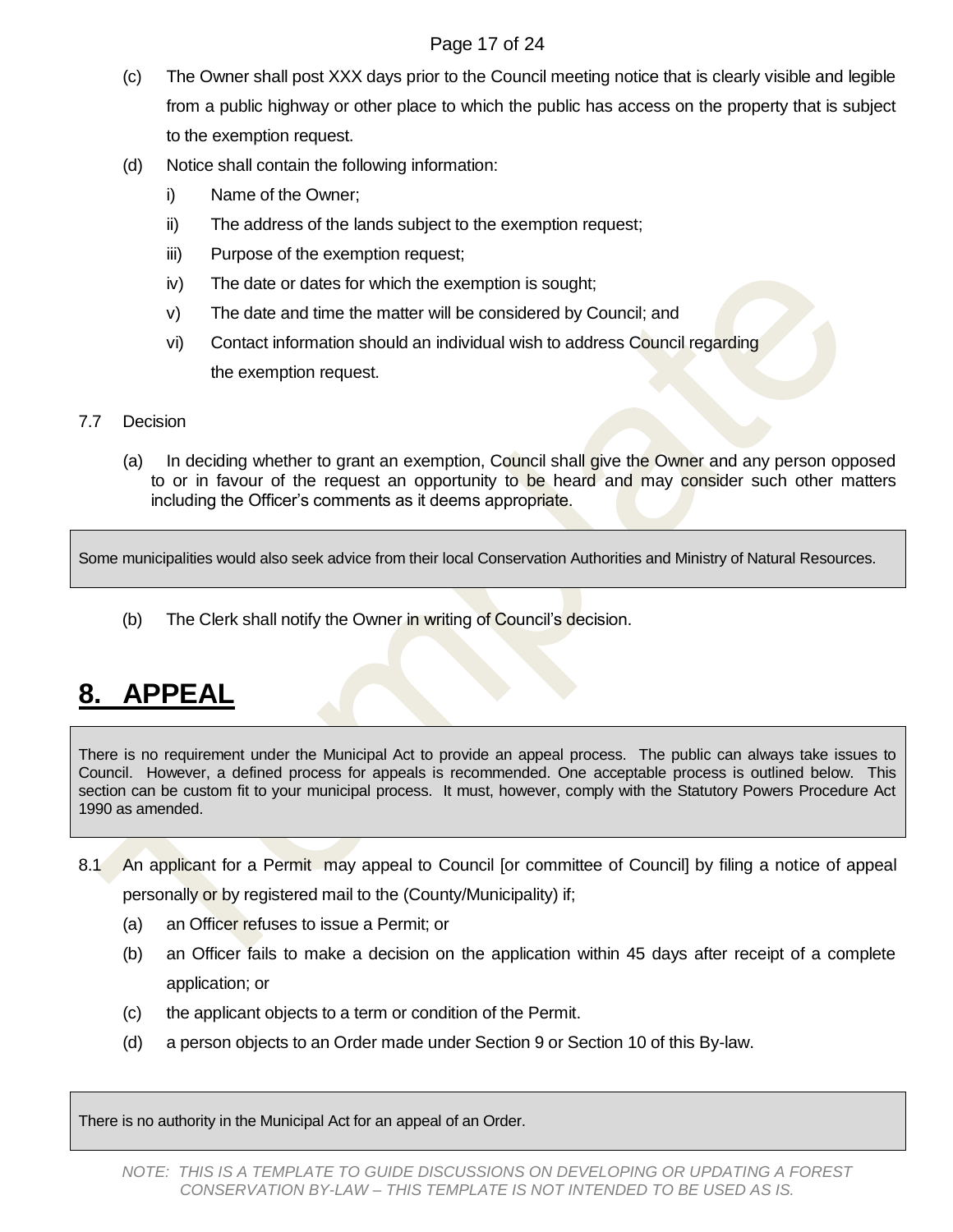However case law requires the right of appeal to an Order.

- 8.2 Where an appeal is filed under 8.1(a) or 8.1(c) or 8.1(d), the notice of appeal shall be filed within thirty (30) days of the date of the decision.
- 8.3 Where an appeal is filed under 8.1(b), the notice of appeal shall be filed within seventy-five (75) days after receipt of the complete application but not prior to forty-five (45) days after receipt of a complete application.
- 8.4 An appeal made under this section does not act as a stay of any Orders issued, which shall take effect on the day it is served or deemed served and shall continue to be effective until Council renders a decision indicating otherwise.
- 8.5 Circulation of Notice of Hearing
	- (a) The Clerk shall circulate by regular mail XX days prior to the Council meeting notice of a hearing;
	- (b) Notice shall be circulated to the applicant and all assessed Owners of land that abut the lands subject to the hearing;
	- (c) The Owner shall post XX days prior to the hearing notice that is clearly visible and legible from a public highway or other place to which the public has access on the property that is subject to the hearing.
	- (d) Notice shall contain the following information:
		- i) Name of the Owner
		- ii) The address of the lands subject to the hearing
		- iii) Purpose of the application/appeal
		- iv) The date or dates for which the application is sought
		- v) The date and time the matter will be heard by Council
		- vi) Contact information should an individual wish to address Council regarding the matter.
- 8.6 Decision
	- (a) In hearing the matter, Council shall give the Owner and any person opposed to or in favour of the application an opportunity to be heard and may consider such other matters including the Officer's comments as it deems appropriate.
	- (b) Council may:
		- i) issue a Permit; or
		- ii) issue a Permit with terms and conditions; or
		- iii) refuse to issue a Permit.
	- (c) The Clerk shall notify the Owner in writing of Council's decision.
- 8.7 The proceedings at the hearing held by Council shall be in accordance with the provisions of the *Statutory Powers Procedures Act,* R.S.O. 1990, c.22. The decision of Council is final and binding.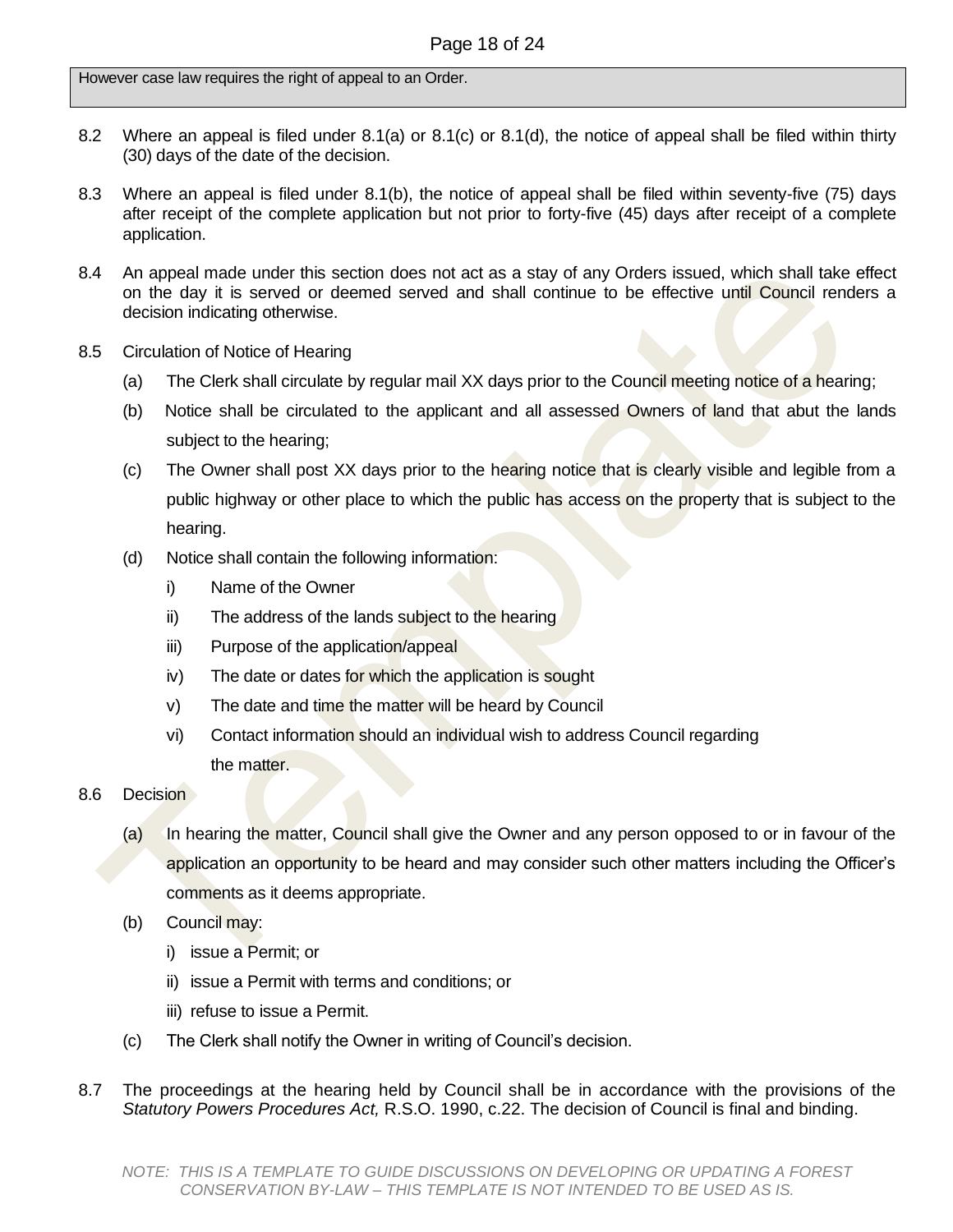# <span id="page-18-0"></span>**9. ORDER TO DISCONTINUE ACTIVITY**

This has been called a "Stop Work Order" in the past. There is no provision in the Municipal Act for a Stop Work Order but there is for an Order to Discontinue Activity.

- 9.1 Where an Officer believes that a contravention of this By-law has occurred, the Officer may issue an Order requiring the person who contravened the By-law or who caused or permitted the Harvesting, Injuring or Destroying of Trees in contravention of the By-law to stop and discontinue the Harvesting, Injuring or Destroying of Trees.
- 9.2 The Order to Discontinue Activity shall set out:
	- (a) the municipal address or the legal description of the land; and
	- (b) reasonable particulars of the contravention; and
	- $(c)$  the date by which there must be compliance with the Order.

## <span id="page-18-1"></span>**10. WORK ORDER**

A Work Order is not as strong as a Court Order. Obtain a legal opinion regarding its authority before using a Work Order.

Also, note that the Officer has the power to issue the Work Order, but retention of qualified professionals (under the Professional Foresters Act) will likely be required to identify how rehabilitation or replanting should occur.

- 10.1 Where an Officer believes that a contravention of this By-law has occurred, the Officer may issue a Work Order requiring the person to rehabilitate the land or Woodlands, or to plant or re-plant Trees.
- 10.2 The Work Order shall set out:
	- (a) the name and the Owner and the municipal address or the legal description of the land; and
	- (b) reasonable particulars of the contravention; and
	- (c) the work to be done and the date by which the work must be done and
	- (d) a statement that if the work is not done in compliance with the Order within a specified time period, the Municipality may have the work done at the expense of the Owner; and
	- (e) contact information of the Officer.

### <span id="page-18-2"></span>**11. SERVICE OF AN ORDER**

This section is not necessary as it describes the legal process to serve an order, however some municipalities may wish to include it for the benefit of the users of the by-law.

11.1 An Order issued under this By-law shall be served on the Owner of the property and such other persons affected by it as the Officer determines and a copy of the Order may be posted on the property.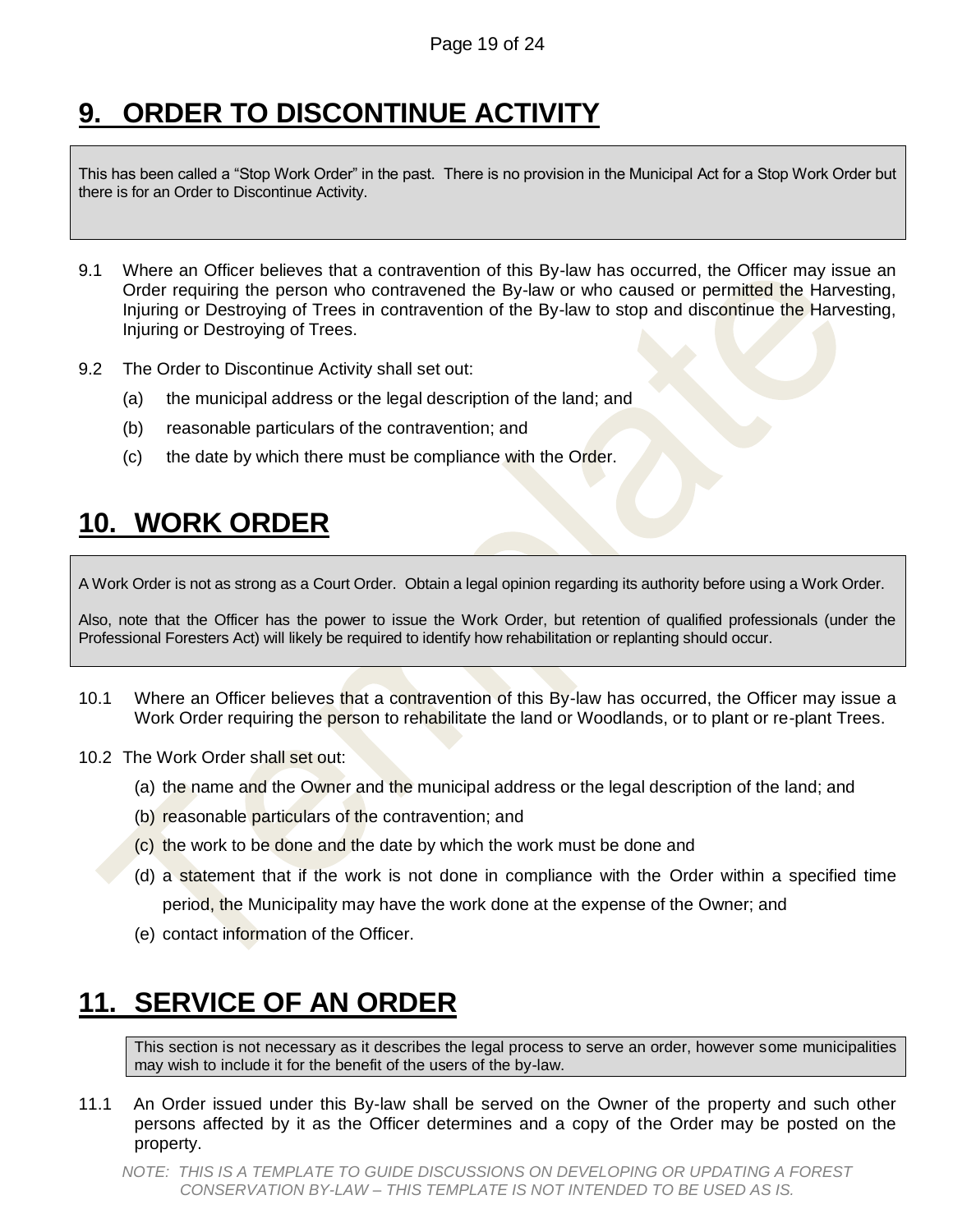- 11.2 An Order issued under this By-law may be served personally or by registered mail sent to the last known address of the person to whom the Order is to be given or that person's agent for service.
- 11.3 If an Order is served by registered mail, the service shall be deemed to have been made on the seventh day after the day of mailing.
- 11.4 Where service cannot be served as per 11.1, 11.2 or 11.3 the Officer shall place a placard containing the terms of the Order in a conspicuous place on the Owners property, and the placing of the placard shall be deemed to be sufficient service of the Order on the person to whom the Order is directed.

A copy of the by-law should be provided to the recipients of the Order. The Order should be served on all people who have been observed on site: the contractor, the site supervisor, the Owner and any other adult individual who appears to have control over the activities on site. In addition, a copy of the Order should be posted prominently on the site.

### <span id="page-19-0"></span>**12. REMEDIAL ACTION**

- 12.1 Where an Owner fails to comply with a Work Order issued under this By-law, the (Municipality or County) may do the work directed or required to be done at the person's expense.
- 12.2 The (Municipality or County) may recover the costs of doing a matter or thing under this section of the By-law from the person directed or required to do it by action or by adding the costs to the tax roll and collecting them in the same manner as property taxes.
- 12.3 Where the (Municipality or County) chooses to do the work directed or required to be done in a Work Order it shall serve notice to the person personally or by registered mail sent to the last known address of the person to whom the notice is to be given or that person's agent for service.
- 12.4 The Notice shall set out:
	- (a) the municipal address or the legal description of the land; and
	- (b) reasonable particulars of the contravention; and
	- (c) the date the (Municipality or County) will be entering the property to do the work directed or required to be done; and
	- (d) a statement that the work being completed will be at the Owner(s) expense.
- 12.5 If a Notice is served by registered mail, the service shall be deemed to have been made on the seventh day after the day of mailing.
- 12.6 The (Municipality or County) may enter upon land to complete the work three (3) days after service is affected.

If a Municipality or County wishes to utilize the Remedial Action section they should obtain a legal opinion regarding their authority to do so.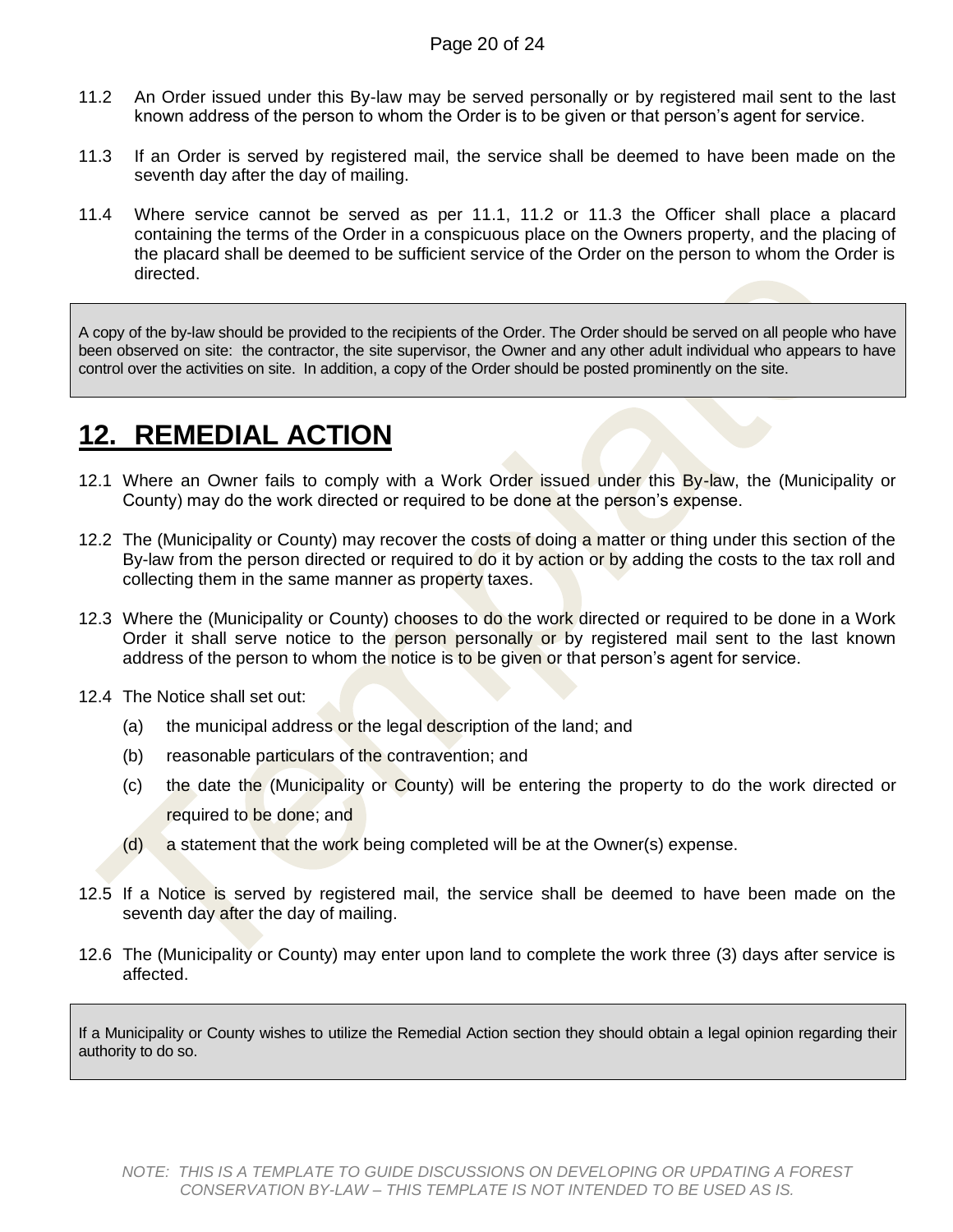# <span id="page-20-0"></span>**13. ENFORCEMENT**

There is nothing in the legislation that prohibits a county/municipality from retaining a private firm to enforce the by-law provided the relevant employees are properly appointed. The county/municipality is required to ensure that each Officer is properly trained to perform her or his duties, and if the Officer is not an employee of the county/municipality, is supervised by an employee of the county/municipality. This approach is being used very successfully in several counties/municipalities.

13.1 An Officer may enforce the provisions of this By-law.

Individuals enforcing a by-law under the Municiapal Act MUST be appointed as Provincial Offences Officers or Peace Officers under a separate by-law to be able to legally enforce the by-law in question. (See Tree By-Law Information Package for a sample Appointment By-Law.)

13.2 An Officer may at any reasonable time enter and inspect any land to determine whether this By-law, an Order, court order or a condition of a Permit is being complied with.

Section 435(1) of the Municipal Act does not restrict the number of times an administrative inspection is done. As long as the Officer is conducting an investigation, it is considered an administrative inspection. Once a decision is made to lay charges, then it is no longer an administrative inspection, but rather collection of evidence. Once the Officer has left the property after collecting evidence, he can't come back onto the property without the Owners permission. Where advised by an Owner not to come onto their property, the Officer may apply for an order under Section 238 of the Municipal Act or obtain a search warrant under Section 239 of the Municipal Act to re-enter the property.

The power to inspect land does not extend to entry into buildings and does not extend the power of entry to a person acting under the Officer's instructions. However, the Officer may bring experts with him/her when conducting administrative inspections. See section 137 (2) of the Municipal Act.

- 13.3 An Officer exercising a power may be accompanied by a person under his direction.
- 13.4 No person shall hinder or obstruct an Officer or attempt to hinder or obstruct an Officer who is performing a duty under this By-law.
- 13.5 Any person who provides false information to an Officer shall be deemed to have hindered or obstructed the Officer in the execution of their duties.

### <span id="page-20-1"></span>**14. PENALTY**

It is our understanding that the *Municipal Act* provides municipalities with the opportunity and flexibility to develop their own penalties; however we have not been able to secure a legal confirmation of this. Below are two examples. Example #1 was in the *Municipal Act* previously and is found in most of the existing Tree / Forest Conservation Bylaws. Example #2 is from the most recent version of the *Municipal Act.*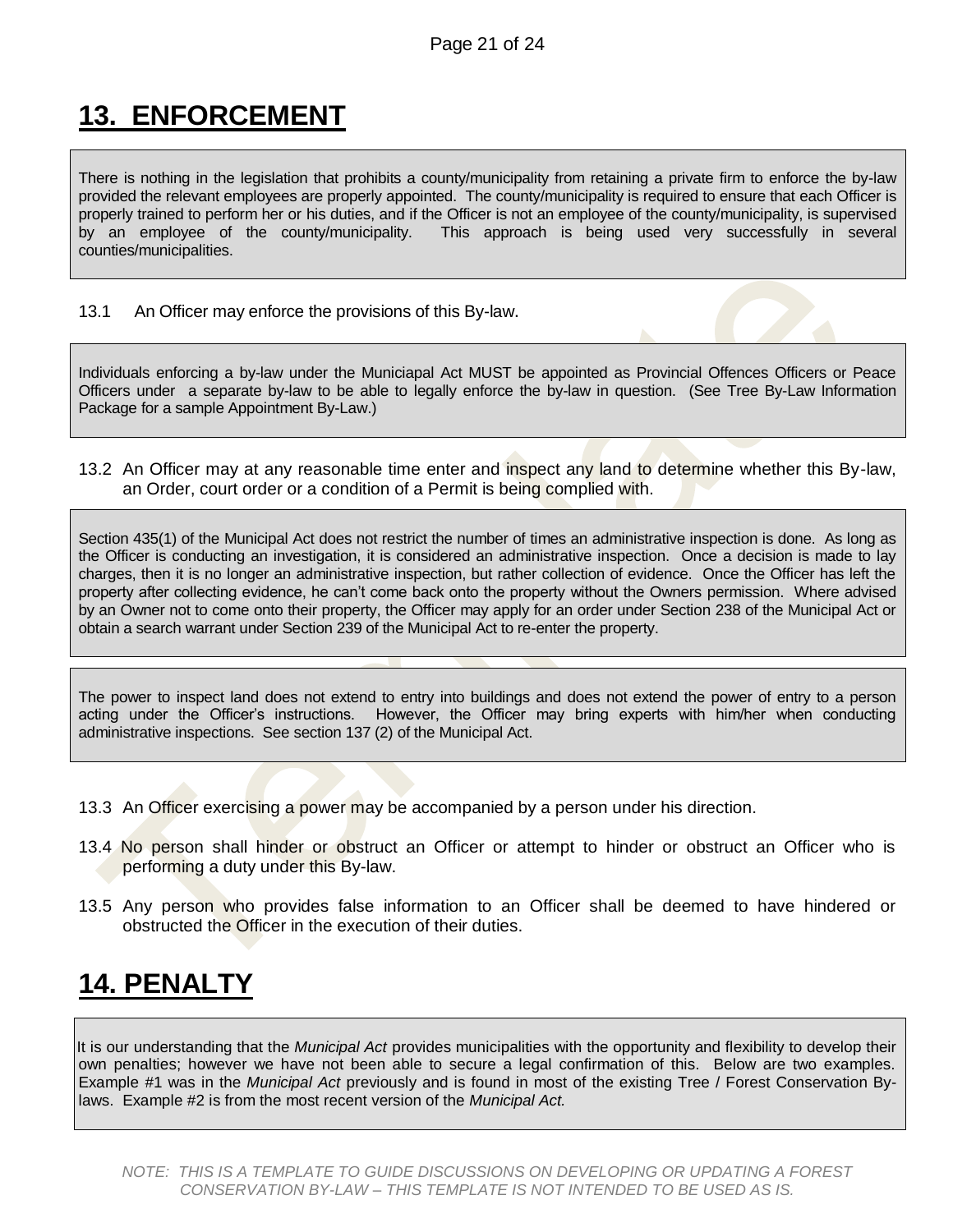#### **Example #1:**

- 14. (a) Any person who contravenes any provision of this By-law, or an Order issued under this By-law, is guilty of an offence and is liable for each occurrence of the contravention, infraction or violation:
	- (i) on first conviction, to a fine of not more than \$10,000 or \$1,000 per Tree, whichever is greater; and
	- (ii) on any subsequent conviction, to a fine of not more than \$25,000 or \$2,500 per Tree, whichever is greater.
- 14. (b) Any corporation who contravenes any provision of this By-law, or an Order issued under this By-law, is is guilty of an offence and is liable for each occurrence of the contravention, infraction or violation:
	- (i) on first conviction, to a fine of not more than \$50,000 or \$5,000 per Tree, whichever is greater; and (ii) on any subsequent conviction, to a fine of not more than \$100,000 or \$10,000 per Tree, whichever is
		- greater.
- 14. (c) If a person or corporation is convicted of an offence for contravening this By-law or an Order issued under this By-law, the court in which the conviction has been entered, and any court of competent jurisdiction thereafter, may order the person to rehabilitate the land or to plant or replant Trees in such a manner and within such period as the court considers appropriate and to maintain the replanted Trees as appropriate, including any silvicultural treatment necessary to re-establish the Trees.

#### **Example #2**

- 14.1 Any person who contravenes any provision of this By-law, or an Order issued under this By-law is guilty of an offence and upon conviction is liable to:
	- (a) A maximum fine of \$100,000;
	- (b) In the case of a continuing offence, for each day or part of a day that the offence continues, a maximum fine of \$10,000 for each day;
	- (c) Notwithstanding 14.1(a), in the case of a multiple offence, for each offence included in the multiple offence, a maximum fine of \$10,000 for each offence included in the multiple offence.

Note: An approach that is also used in some counties/municipalities is, as an example in (a) state "A fine of not less than \$500 and not more than \$100,000". Similar wording would be replaced in (b) and (c). This provides an advantage in court for Part 3 fines. However, it creates an issue when applying for short form wording (Part 1) since \$500 tickets are not well received by some Regional Justice.

- (d) In accordance with Subsection 429(2)(d) of the Municipal Act a special fine may be imposed and may exceed \$100,000 in circumstances where there is an economic advantage or gain from the contravention of this By-Law or an Order under this By-Law.
- 14.2 The (County/Municipality) designates that the Harvesting of each Tree is one offence in a series of multiple offences.
- 14.3 If a person is convicted of an offence for contravening this By-law or an Order issued under this By-law, the court in which the conviction has been entered, and any court of competent jurisdiction thereafter, may order the person to rehabilitate the land or to plant or replant Trees in such a manner and within such period as the court considers appropriate, including any Silvicultural treatment necessary to re-establish the Trees.
- 14.4 If a court makes an Order under Section X "Remedial Action" of this By-law, the (Municipality or County) relies on Section 446(3) and 446(4) of the *Municipal Act,* as amended, for the recovery of costs.

### <span id="page-21-0"></span>**15. ADMINISTRATION**

15.1 If any section or sections of this By-law or parts thereof are found by any Court to be illegal or beyond the power of the Council to enact, such Section or Sections or parts thereof shall be deemed to be severable and all other Sections or parts of this By-law shall be deemed to be separate and independent there from and continue in full force and effect unless and until similarly found illegal.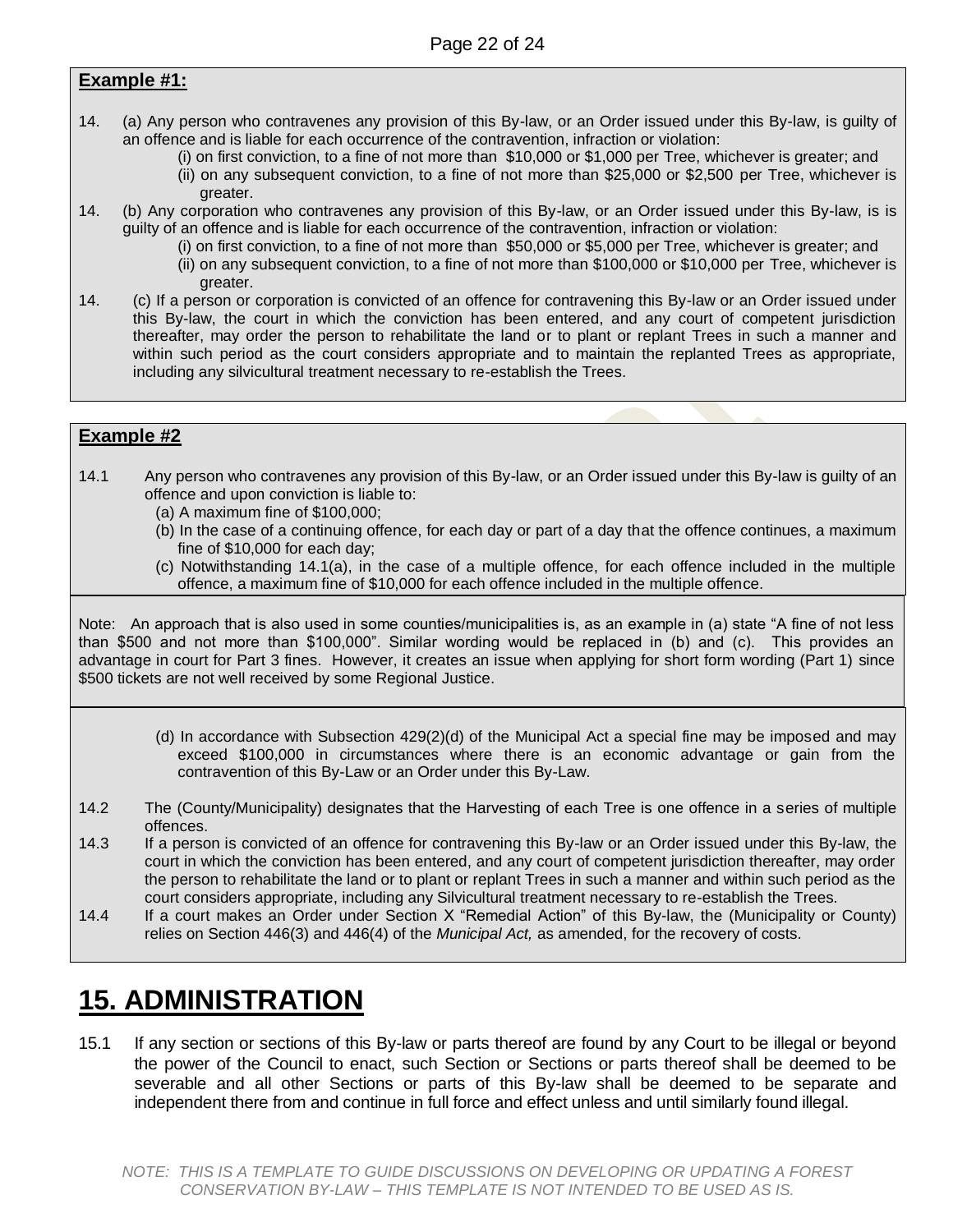#### Page 23 of 24

- 15.2 In this By-law, unless the context otherwise requires words importing the singular shall include the plural and use of the masculine shall include the feminine, where applicable.
- 15.3 The short title of this By-law is the "Forest Conservation By-law".
- 15.4 By-law {insert previous By-law no.} of the (County/Municipality) shall be repealed effective on the coming into force and effect of this By-law.
- 15.5 Despite subsection X of this section, By-law {insert previous By-law no.} of the (County/Municipality) shall continue to apply to proceedings in respect of offences that occurred before its repeal.

It is recommended that there be no Schedules be included in this by-law. The application forms, permits or orders should not be schedules to the by-law. Having them separate enables changes and updates to be made without undergoing by-law revisions and Council approval. If schedules are included, they must be referred to in this section. (e.g. "Schedules 'x', 'y', and 'z' shall form part of this by-law.").

| READ A FIRST, SECOND AND THIRD TIME |        |              |        |  |
|-------------------------------------|--------|--------------|--------|--|
| AND PASSED this                     | day of |              | , 20XX |  |
|                                     |        |              |        |  |
| Mayor                               |        | <b>Clerk</b> |        |  |
|                                     |        |              |        |  |